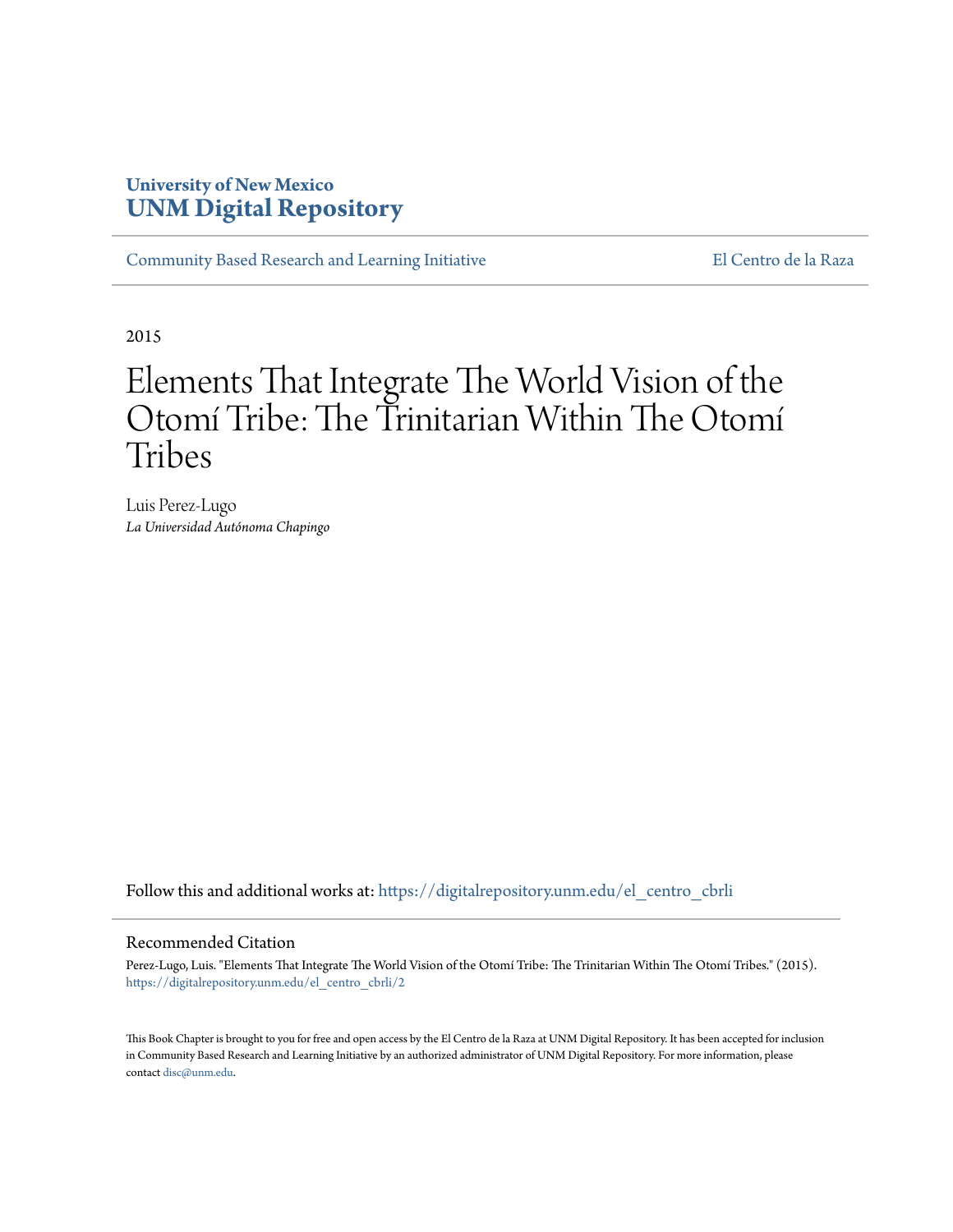# **ELEMENTS THAT INTEGRATE THE WORLD VISION OF THE OTOMÍ TRIBE: THE TRINITARIAN WITHIN THE OTOMÍ TRIBES**

### **Luis Perez Lugo**

#### **Summary:**

The pretext when approaching this subject is to present new elements that show the otomí world vision based in field data and the revision of what has been written. Mythology and the language itself contributed elements to demonstrate the otomíes are guided by a trinity notion which is present within their universe; it is a new way to approach the indigenous world (above all the otomí tribes) in a scientific manner.

This work has the intention of presenting new elements of understanding the vision of the otomí world; the reflections are based on camp dates and specialists, who have written about this. The mythology and the language show elements to conclude that otomíes are guided by a trinity notion present in their whole world; this is a new way of approaching the scientific work to the indigenous world (in particular, the otomí world).

#### **Key words: trinity, universe, land, human, skin, myth, ritual, vision of the world, and existence.**

### **Introduction**

When undertaking a path it indicates the course to which you must arrive at and how to reach it, the path will be dictated through the word(s), the main element to describe and to communicate the world notion among humans, in this case to show the otomí universe through its word and the significance of this, in the sense *primigenio***,** we will understand it like a myth. Therefore, *ñuhu***,** that is to say, otomí, is translated like who is on the path. *Ñatho*, is one who speaks their own language. The first one is a dialectal variant of the *Alta Huasteca*; the second, is of the *Valle de Toluca*.

At least four dialect varieties of the otomí are recognized (according to Uribe Villegas): 1) the dialects of the northeast or mountainous dialects, that we alluded in the *Alta Huasteca* ; 2) those of the southwest, or dialects of the *Valle de Toluca* (both located in the region included in this study); 3) the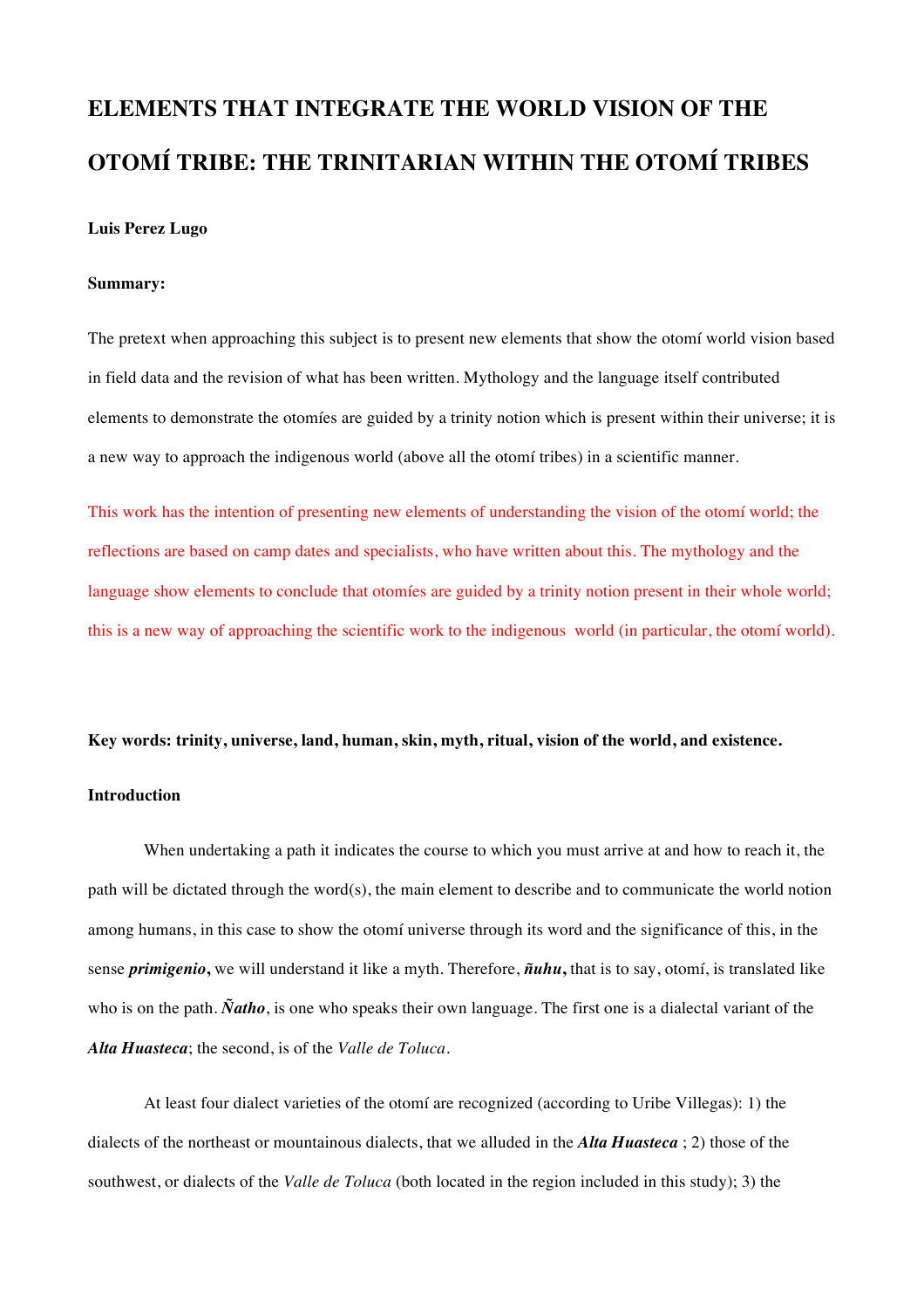dialects of the northwest, represented mainly by the dialects of the *Valle del Mezquital*; and 4) isolated languages of Ixtenco, Tlaxcala (ref. Uribe Villegas, 1985: 9). The first two are in our region of study (the otomíes of the *Valle de Toluca*, we will concentrate more in the study of the community of *San Andrés Cuexcontitlán*, municipality of *Toluca* and the municipality of *Temoaya* and the *ñuhu* of the *Alta Husteca*, in the municipalities of *Zacualpan, Zontecomatlán, Huayacocotla, Texcatepec and Ilamatlán, Veracruz*).

*Ñuhu*, alludes to the view point, that of course implies notion of feeling, this is specified in *ñatho*, equipped with its own speech. The word will be an important element of analysis for our investigative task. To the question asked to a *ñatho,* who is he? They would respond in their own language: I am *ñatho*, an *otomí*, translated as the one who is speaking and he speaks towards a view point, on a path, the one most experienced, the oldest, the *tañu*, the great path, the ancients.

It is evident to each one of these words, *ñuhu*, a myth exists alluding to this auto-definition. We have two concepts, word and path, both have a myth. Our phenomenal task will be approached with the word and the myth .

Barthes clarifies how he considers the linguistic and mythical systems within the heart of the myth, "Before ending in the analysis of each terminology of the mythical system, it is advisable to be in agreement on the terminology. We know now that the significance of the myth can be considered from two points of view: as final term of the linguistic system or an initial term of the mythical system. We needed, therefore two names: on the level of the language, that is to say, as the final term of the first system, to the significant I will designate feeling; at the myth level I will designate form to it; with respect to the meaning there is no possible ambiguity, we will give concept to the name. The third term is the correlation of first two, in the system of the language it is the symbol. But we cannot retake this word without producing ambiguity, since in the myth (and this is its main peculiarity), the significance is in the symbolism of the language. To the third term of the myth I will call it significance, the word is justified inasmuch as the myth effectively has a double function: it designates and it notifies, it makes you understand and it imposes ". (Barthes, 1991: 208). In addition "The meaning is also like a space in which the things are put in order with others." (Gadamer, 1999 YOU: 519).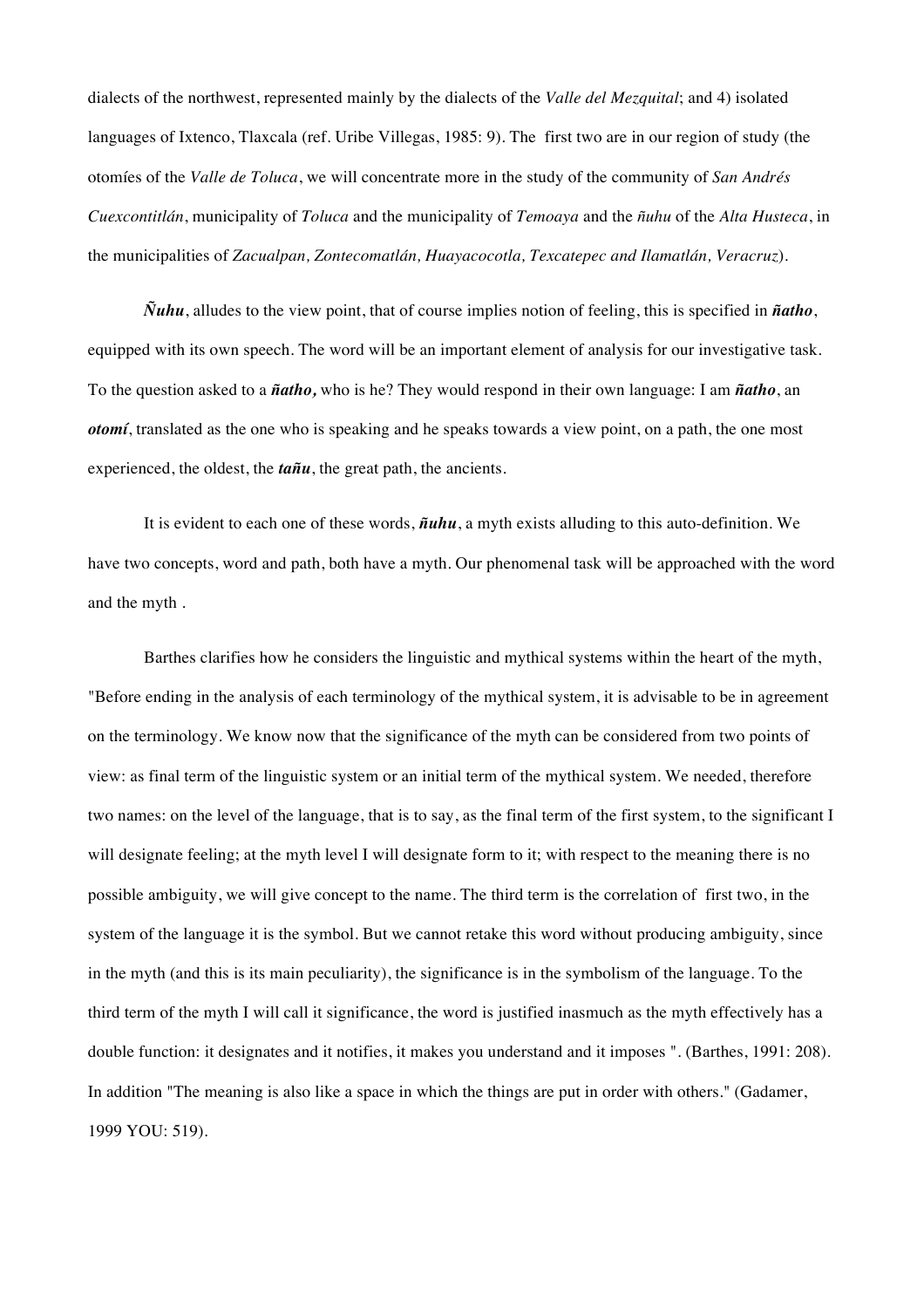"The language is designated to itself and to its other. This flexibility prolongs what the linguistic call metaphysical linguistic function, but articulates it in another discourse, the speculative." (Ricoeur, 1980: 410). To mention itself and to the other it refers to different aspects, to define and to delimit what is before its world vision in this case the otomí and, as this one conceives to those which are not otomíes.

The myth, in its part, "reveals a certain conscientiousness of the situation in the cosmos" (Eliade, 1951:14) and in a philosophical sense it is "more than a belief, the foundation of all belief" (Nuño, J., 1985:39). We will see that "the myth is already *logos*, precisely elaborated within a philosophical language." (Ricoeur, 1991:182). It would be *logos* whereas one looks for the framework and the sense of the mythical speech.

Diaz Cruz, citing Leach, respectively affirms on "(...) the logic respectively Aristotelian and mythological. First one refers to the physical reality, the second metaphysical reality; the non-logical character of the religious statements, continues, is an indicator of which we find "a belief instead of a knowledge" (...). For the case of objects of religious belief the rules of ordinary logic are not applied, where *p* can be a virgin that it gives birth or "God who is simultaneously father and son of itself" (in opposition to the logic of the technical actions it is possible here to maintain two different entities are simultaneously identical). That is to say, the reference of *p* is a metaphysical reality, an "other" reality, that is not fitted within the rules of the Aristotelian logic, contrary to the ordinary experience. Therefore the religious discourse - organized from "its" own logic, call it myth-logic, not-logic or pseudo-logic is immune to the evaluations and rational critics or realized from another logic. (Diaz Cross, R., 1998: 268). Constant references will be made to this aspect by the resulting importance to the approach of this subject.

It is mainly in a philosophical sense, how to follow its unravel and to expose the contained conceptual structures in any mythical text or the same otomí language. Alfredo Lopez Austin, clarifies that the myths "(...) have been taken seriously again although with the reliability of the scientist and not of the believer (...) the myth is a social product, arisen from innumerable sources, loaded with functions, persistent to time but not immune to it." (Lopez Austin, 1998: 26). Mircea Eliade considers the myth like "one `sacred history´ therefore a true history" (Eliade, 1985: 12), the true context in the original primitive culture, the author says,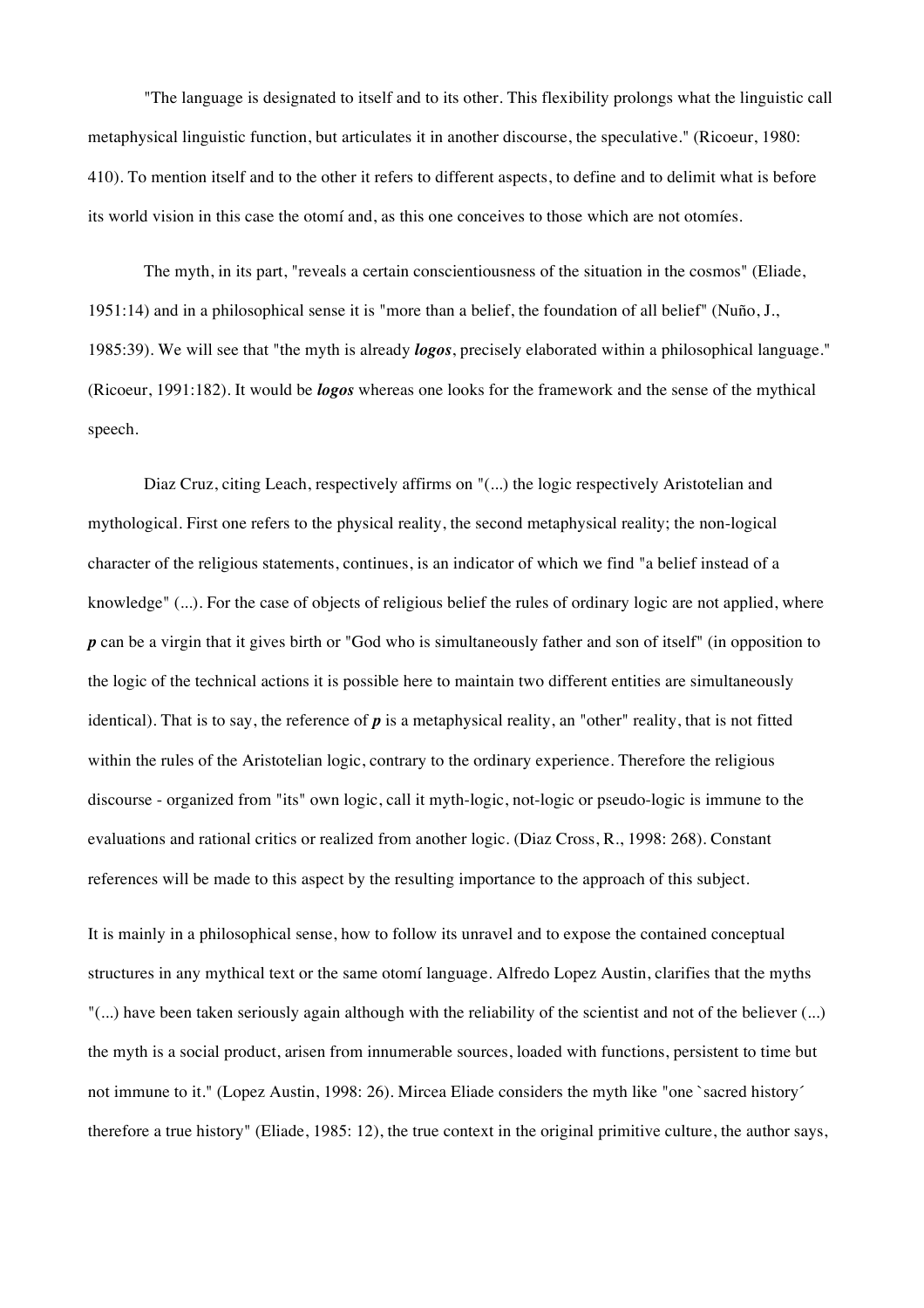in addition, that the myth has until the last times of "life", "in the sense to provide models to the human conduct and to confer meaning and value to the existence" (Eliade, 1985: 8).

Lopez Austin specifies on the idea of terms as sacred to the tradition "Today exists among the natives a Spanish term that is used widely: "delicate". They are delicate during the time of celebrations, the sacred place, the archaeological remains, the moment of danger, the rite, the image, the sinful act, the doors of the other world. The circumstance is delicate over what the strong supernatural effects can produce". (Lopez Austin, 1998: 173). For the moment we will let the term delicate to understand the sacred, although it does not coincide with the interpretation of Lopez Austin in some scopes he mentions like the sinful thing, because this term does not exist among otomíes. On the other hand, methodologically there is a difficulty as to western science, because, as the western mythical belief divides the world, thinking of, to the ideas, always in two great parts: the sacred and profane, the high and low, hot and cold, the culture and the nature and is taken up again, to where it is possible, the sciences which help this work, such as the anthropology, sociology, literature, linguistic, the theology, the philosophy, this last one is recognized in Mircea Eliade as primitive ontology.

Existing factual concepts given among the referring investigations to the indigenous subject, as the duality, the mezzo-American concept, among others. In the following work appear some other categories to approach the otomí thought, it is the contribution that will immediately be in front of the rest of investigators such as Jacques Galinier, Carrazco Pizana, James Dow, Luigi Tranfo, Beatriz Oliver, Yolanda Lastra, Marguarita de la Vega, among many others. In this first approach, we see that instead of the duality it is the trinity; instead of the polytheism, monotheism was found, among others. Taking a reference to the studies made by investigators and complementing them or contrasting them with the results of the field-work .

In accord with the previous, the claim is to show elements that integrate the otomí world vision, such as the concepts of God, skin, vitality, force, house, fire, lack and above all the notion of trinity, among others, and same that transcend in the otomí world vision. Also the objective is to show that although two otomíes regions are compared, differences between both exist.

Three parts constituted this outline to the otomí world vision, first is the vision of the universe; concepts like God, fire, trinity, vitality and reciprocity guide this part. Later the words: skin, earth, mountain,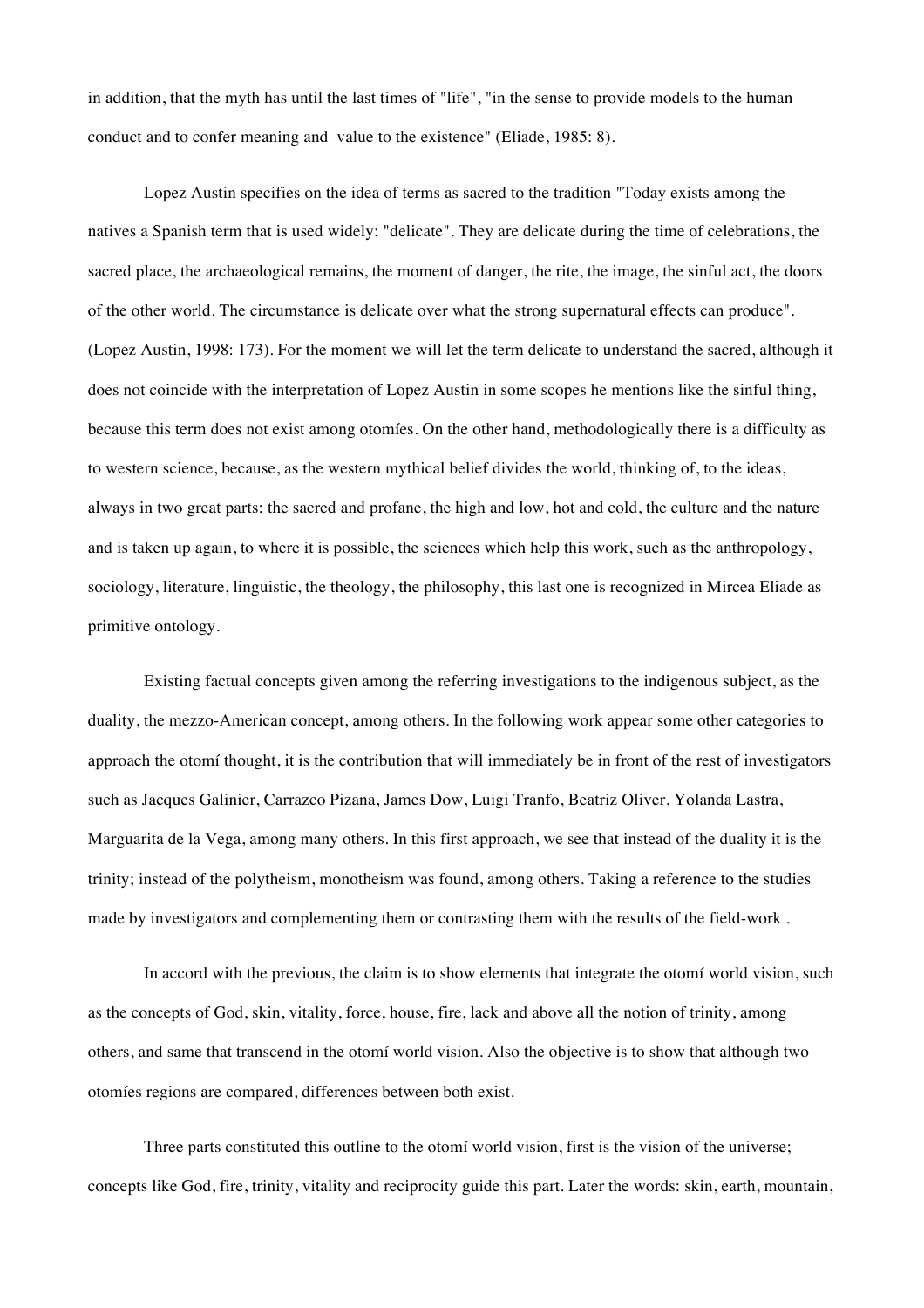maize, to be born, among others, were present to approach all related to the Earth. Finally, the concepts like life, to think, lack, human body, vitality, force, are what guide this section. Everything to conform the otomí world vision.

### **The universe**

The *kha* manifests in light form. When he created the world the rainbow appeared, it was the door of the world; the door is special it takes the creator where the dead go. In the creation there was lightning (that demonstrated the door) of different colors, the paradise, the true *ngu*, the supernatural room.

The myth of the door compiled in the *Valle de Toluca* narrates that when one passes to the other life the door appears(*goxti*), if she is black, without light, it is still not their time; if it appears shaded death will be late in arriving, if is clear the expiration will be fast. The doors "Properly constitute an opening to other planes and assure the communications with the Gods, in the different planes, as well as with their late ancestors". (Oliver Vega in Lastra and Quezada, 1998: 228). The one that is lost in some aspect, is said they do not find the door, where the light of the sun enters to open themselves to realize a decision in their life.

Who intermediate before people is the priest, - *mokha* -, - *mo*- the one full of the creator and the one who is before the man and near God. The one who knows the cure, the one who knows everything, the receiver and transmitter of *kha*, essentially in the center of power. The church, - *nikha* -, - *ni* - dance, - *kha*-God, where the harmonious movement of God is manifested, in the old church, - *donikha* -, which refers to the center of original ceremony, in relation to - *nini* -, the town, the place of the dance, of the renovating movement. The public prosecutor - *phonikha*- means "the one that takes care of the church". All the positions related to the church contain in themselves the word - *kha*- like: the butler, - *bochkha*- the sacristan, - *bichkha* -; the assistant, - *tambekha -*; the godfather, - *takha*- father-God; positions related today to the Christian church - *kha ma nor kha* -.

The connection to the universe, the unknown - *ra kjani*- takes place with smoke of the laurel, - *khapi t´oo*- the one that invokes it to which is to come, the spirit, - *ntahi* -. It is not the creator of the life but it comes from the creator, of - *kha* -, of what exists, it is most special for the otomíes.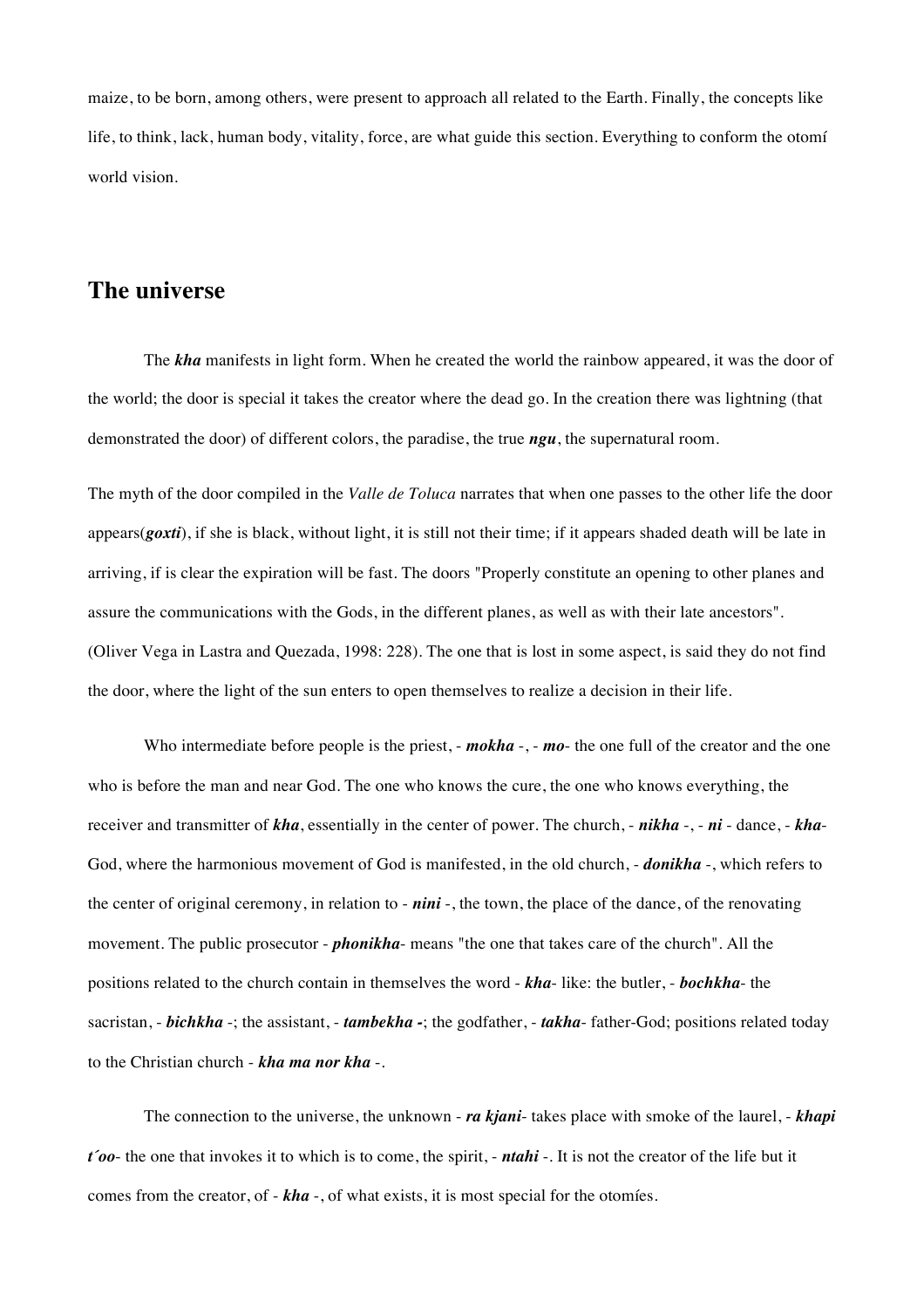When something is going to be blessed, - *mo bo kha pi* -, that is to say, it is going to remove, to steal something of - *kha*- sacred and the translation: of - *pi*- is to steal, - *too* -, stick and - *khapi* -, blessed. Let us remember that the otomies were a warrior tribe and there the dimensions of the concepts to clear and to steal situated.

In the region of the Huasteca the blessing regularly is done with smoke, extracted from the tree of copal, myrrh (liquidámbar), and especially in the *Valle de Toluca* there is no copal, therefore a lot of smoke with laurel is used to scare away the rain, so the clouds will disintegrate; also, before the threat of a storm a candle is lighted in the door of the house (Méndez, Ines, 2002:1). Thus the smoke is presented as a medium between the divine and mortals.

God is the director of the custom - *kha co padi*- means the custom; - *kha*- is God and - *padi*- the knowledge, the knowledge about God; also - *te gui kha* -, to carry out the custom or it refers to what you do: - *te* - is understood as life, - *gui* - to carrying out and - *kha*- like God, that is to say, to carry out the life in God. The ceremonies mentioned before take the intention to operate the custom by means of mediation of *kha*, God.

The denomination of God, *kha* for the *Valle de Toluca* and *Okhan*, for the huasteca. In this last one it is said "it will dawn as thus, will be the one that makes all the decisions. They are the lights like what we are: presence" the notion of which God is in any manifestation of existence takes to raise a pantheism form related between humans and God.

# Three entities in which God manifests itself

And a manifestation of God is by means of lightning, - xi ntonhi -, the one that came roaring, the one that burst unexpectedly roaring. For that reason the place where lightning falls is invaded by God and the otomies put a cross there. When lightning strikes someone, to cure themselves they go to the hill of the **Campana** (state of Mexico), because it is said God is there, at that height, that is to say, the lightning is related to the mountain. The representation, in otomíes of Puebla of "El Señor Relampago. Masculine anthropomorphous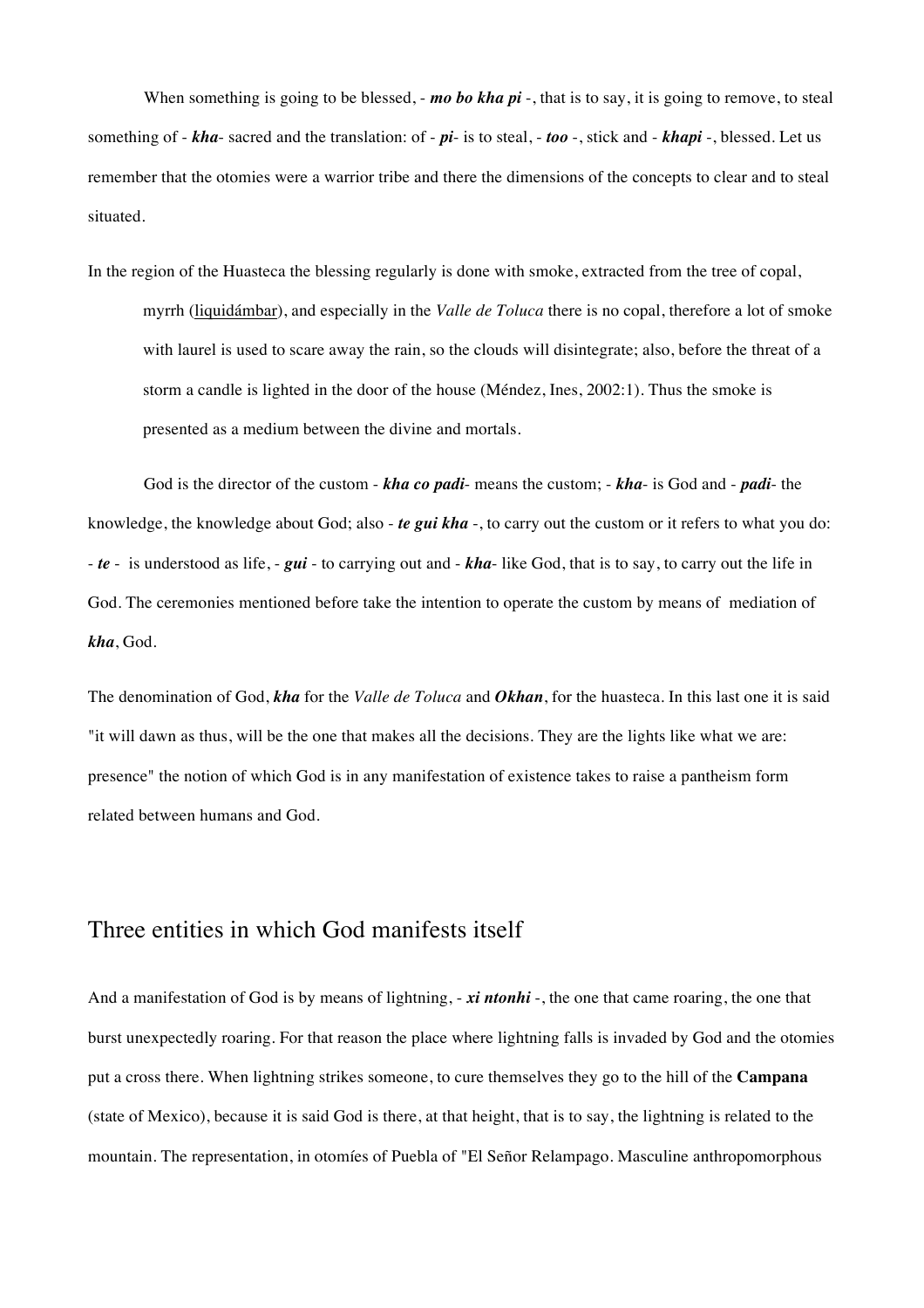figure, its particularly distinguishing the fingers finish in circles; from the waist the representation of the water in the form of great drops and two water tails. "(Oliver, V., 1997: 20).

God, fleshed in lightning, can also declare in a signal that it comes pleased or angry, everything depends on the roar of the thunder. - *Mafi tsi kha* -, it means God comes shouting, it comes pleased, it comes giving signs of water. If rain is normal it is pronounced benevolent, but if it is in a storm it is angered. - *Ban toni tsi kha* -, God comes angered, it appears uproarious, strong, threatening, - *hia* -.

When a storm appeared, they threw tenemaztles (hot stones) from the fire to the outside of the house to calm the torrent.

The places of treatment for lightning patients are the mountains of Atarasquillo, the El Cerro de la Campana and the one of Ajusco, white flowers must be taken. In their houses today they have lightning saints, often they were acquired in some of the chapels located in one of those three hills. Informed Cecilia Velasquez an elder from the *Valle de Toluca*.

The otomies relate the lightning to the fire and this is another incarnation of God, *kha*, lighting is like the fire of the sky. The fire is actually an otomí deity, it differentiates itself between a flame, *tsibi*, and a fire *gospi*. The second, as will be seen ahead, it has a special connotation. This way it is another manifestation of God, **kha**, for the otomies.

On the characteristics of fire other things can be said, not contemplated by the investigators, according to an informant of the Sierra Madre, *bospi*, is the ash derived from *beespi*; the flame is what heats, which burns and, the *bospi*, is something that maintains the fire, no longer worn-out but it maintains the fire, the similarity is like a live coal, that is the *beespi* it is like the spirit, the strength remain in the *bospi* that is to recognize the whole, when there is no longer fire, there is no longer a flame, earth and heat; then, it becomes *bospi* but when it becomes *bospi* it has left the place sacred.

Still the heat remains, after the fire is put out, depending of which wood was used in the fire, if the wood is of live oak, or "camaroncillo", or "hueso de tigre", these are tropical hard woods, therefore the heat of the ashes. The heat in the ashes is maintained up to one night, because it no longer exists in the coals, that is to say, *bospi* no longer exists, the heat maintained there is the *beespi*; but it is in the pure spirit form even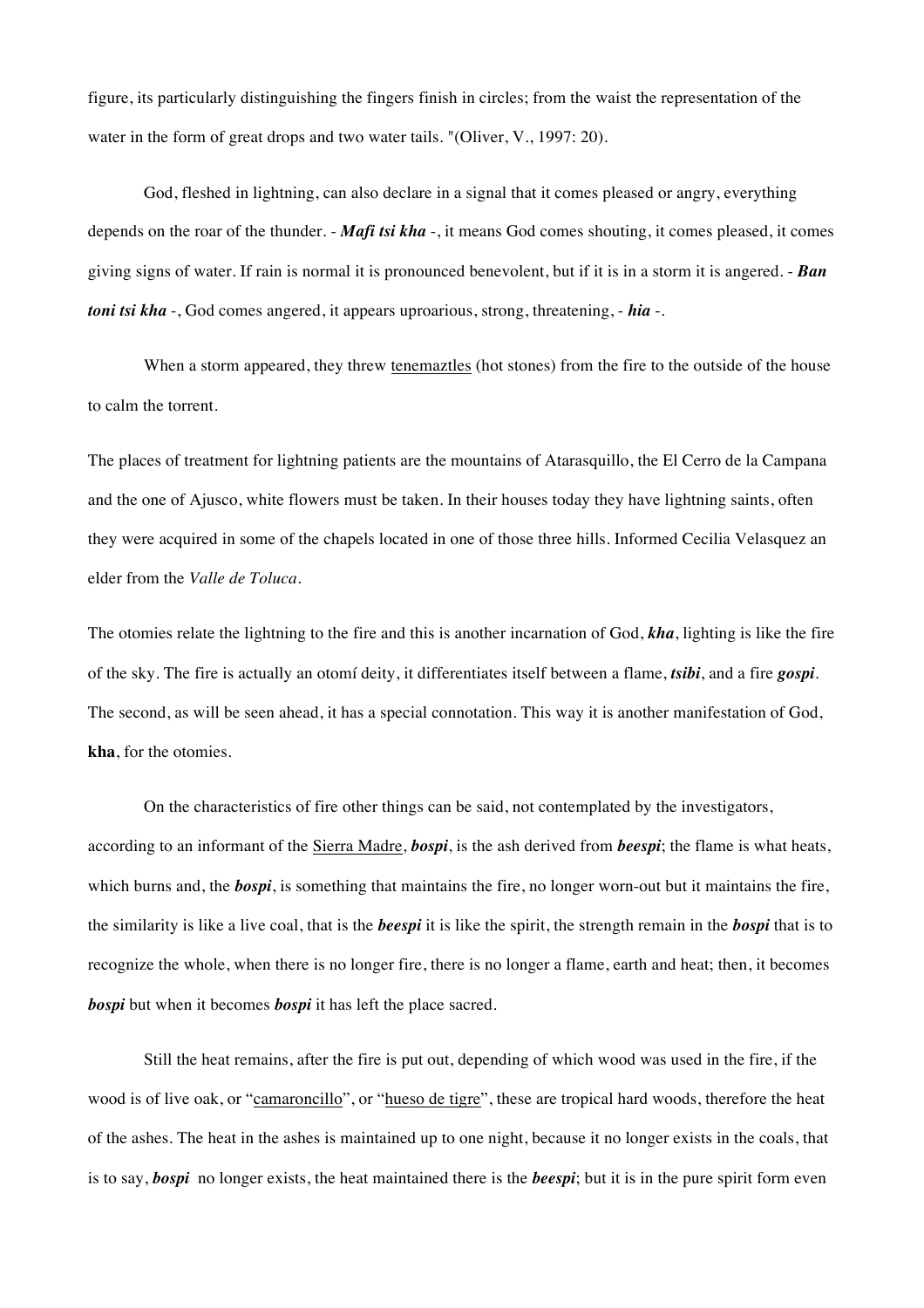though cold ashes remain, for example (the human) would be *beespi*, according to informants of the Alta Huasteca region.

In order to make fire in a kitchen there must be three stones "fire (*gospi* - house of the fire -); the elders in the mountains of Temoaya recommend" that smoke can be seen from the house so it can be seen there is life ", because it is believed when the fire is reactivated (...) you feel the heat, it chases away the sadness. A fire or furnace is different from a simple flame *tsibi* (...) because the first one must have three stones and not the other "(Perez Lugo, 2002:1).

The *N´yu*, means three "denomination of the man, of the otomí (*n´yuhu*, the skin *hu* of n´yu), of phallic, in esoteric terms. *N´yu* has the same origin that *nyu*, which is usually confused phonetically. Within the terms derived from *n´yu* there is *´yui* (name of stones of the furnace), *n´yuni* (the nourishment), *n´yusbe* (the sexual act), the exact penetration of the penis *n´yus´i* in the woman *be*. "(Galinier, 1990:497). Woman is called *weme* in the Huasteca language and *behña* in the State of Mexico, in both places it denominates to *me*. It does not correspond to the translation of Galinier. It would also have to do with *nyei*, the rain, and *nyui*, the cigarette. The man *nyehe*, is conformed of *dehe*, water, in both words we see *he* in its completion.

The three stones, according to an informant of the Alta Huasteca region, "obey to the roundness of the pot, this is the support of the world, even though you see a ball is round, but not because it is round does it require four stones, with three it is sufficient to sustain it, also it is better there are three stones than to have four. Because with those three the weight is very equitable, in addition it allows the three sides to bring forth the fire, because if there are four stones, there is little fire brought forth on each side and the firewood what are you going to do? There is no space, for that reason three are so perfect it can be used for everything, as much for the pot, as for the flame and the fire also "(Mérida, Juan, 2001:2).

Thus we see that "the otomí language and the mythical story contribute evidences to understand their vision of fire from the otomíes. The first criterion sends us to the scopes of the meaning of this deity and the second enriches us and confirms to what it represents. The presence of fire within this group is significant: from there the importance of considering it like an element helps us to understand the vision of the otomian world "( Pérez Lugo, en Albores B. Y Ballesteros, V. Et. Al, 2001: 35).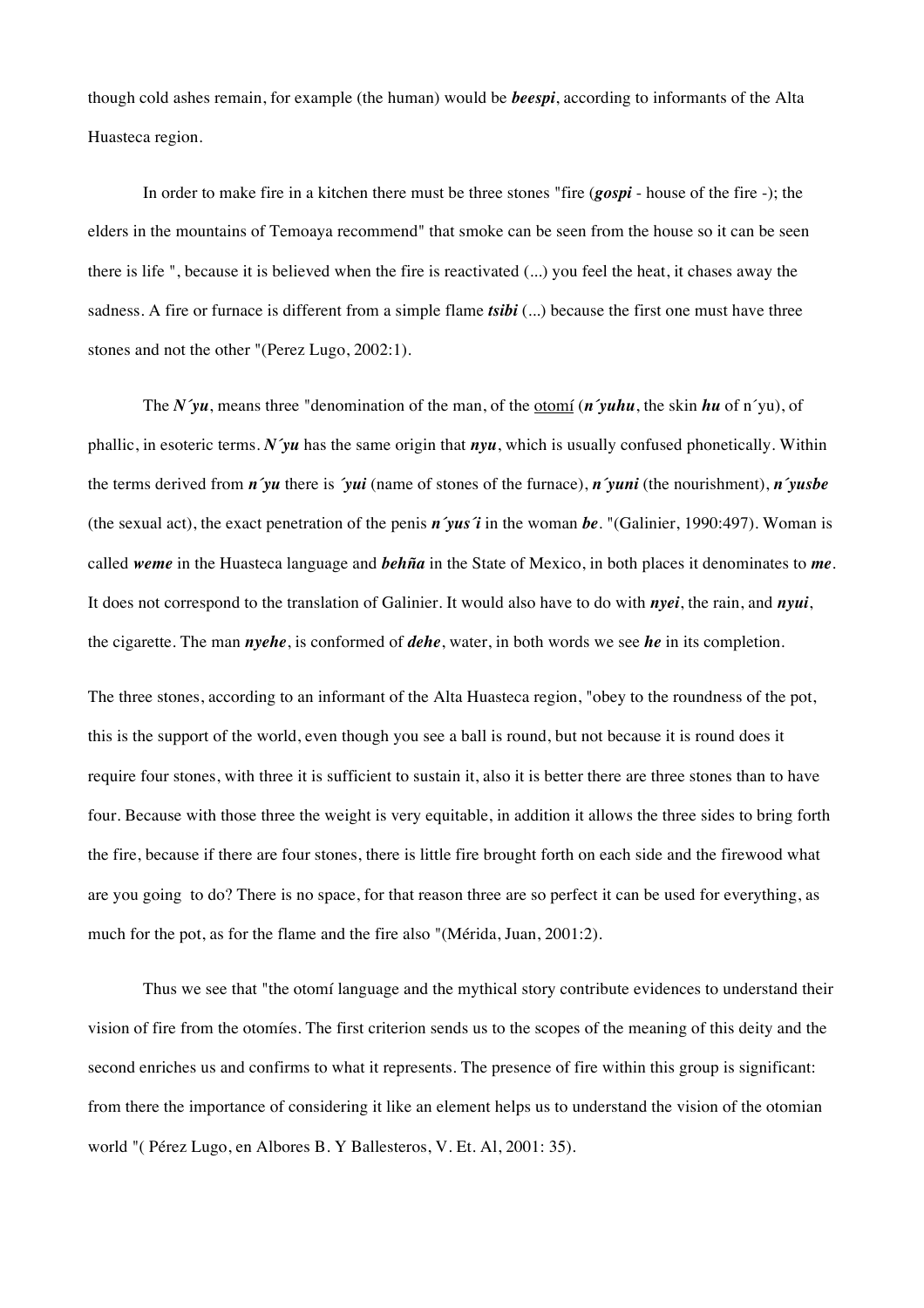Fire is the symbol of life, of spirit; on the contrary *bi huiti*, extinguishes, finishes what has life, fire must be lite within oneself sufficiently to obtain the vitality in its totality (*gotho*).

The fire is vital, through its thermal radiation it is the main element to enter the whole - *gotho*- in the part *tengu´tho*- based on the mutual aid - *nfoxte*- for the work - *mefi*- of the Earth - *hoi* (Ref. Perez Lugo, 2000: 16 -15).

A third element where the otomí God incarnates is the sun, is the director of time and emitter of the heat, gives sense to the inhabitants, gives direction and sense to the house, orders, vitalizes and gives force to the community. The Sun, - *jiadi* -; - *jia* -, the head, the potent expression, all embracing, which bathes and – *di* – goes forth, because the sun is always on the top, no one to extinguishes it, from there other allusions are made to the same, to the top, at the head, for example, - *ma bo jia* -, wash your head. The grandparents when greeting, incline their head, bathing the other with energy. The plants need the sun to bathe them, the water needs the sun to bathe it to evaporate and thus it makes rain. The sun bathes our forehead and it bathes it of wisdom.

It is the reason of why "- *padi* -, designates to the knowledge of - *pa* -, light, the one that opens you, the one that is full of wisdom of the light; and  $-$  *di* – in front of, - *jiadi* - that all human beings must bear wisdom. The excess of heat, warms up the body, -  $nzepa$  -, exceeded destabilizes the human-universal relationship "(Diaz, Isaac, 2000:2).

Also of - *nzaki* -, the universal vitality (this vitality is not only possessed by humans, it is also possessed by the stones, the plants and animals, as it will be shown later), this word broken down to - *nza*related to - *nze* -, star, light is being filled, expanding with light, like the light of the sun.

Also *nzaki* is broken down to - *Za* -, of the tree, (axis of the world, the powerful one, - *sunzahki* -) also of - *nze* -, light and - *mu*- accumulating wisdom, in the extent that you travel the path of existence -*ñu* -, thinking -*ñunfeni* -."- *Ñu*- is the way, and - *feni* -, the deer, - *fani* - the one that helps to transport you, for that reason -*ñunfeni*- is to help to walk, to transport. God is shown also in the same thought, like - *kha ma nfini*- my thought "(Diaz, Isaac, 2000:1).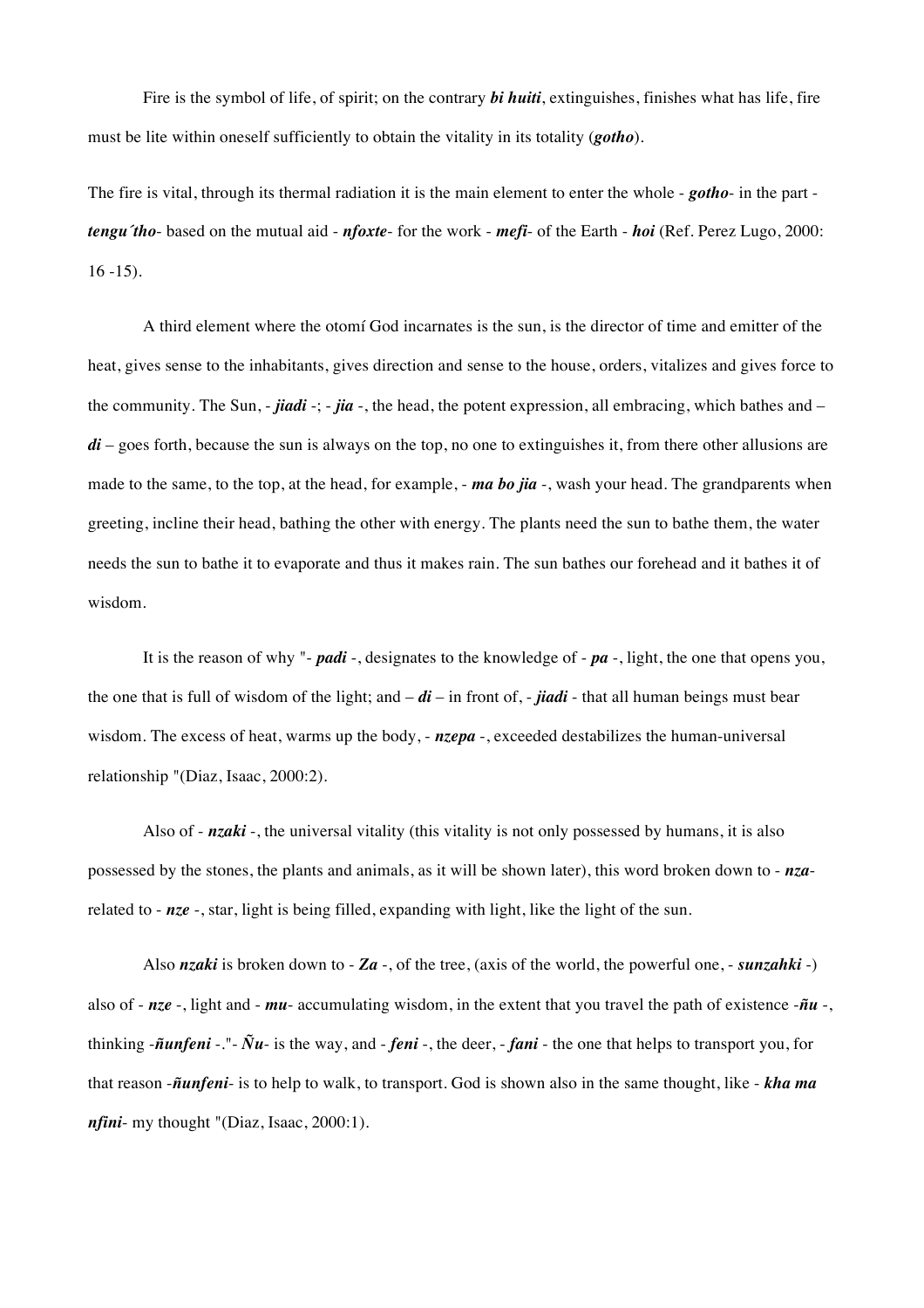The sun like the emitter of energy, - *tzedi* -; - *tze* -, stars and - *di* -, in front of; he is the one that burns, - *ra tzee*- and it connects us with- *tetzee* -, without exceeding with the anger, - *tzeya*- or with sneezing - *jetze* -, or its opposite the weak, - *jinga ntzedi* -, simply what allows us to arrive, - *tzete* -, or to set (fire) *tzeke tsibi* -, to the optimum thing and not to the dangerous thing, - *ntzetho* -, without stumbling, - *nfetze*- to go to the unique, - *ratze* -. The advice and corrections are: Straighten yourself, raise your forehead like the sun! In the case of when an individual walks looking down or crestfallen. When an individual sets out to project themselves to influence their life, it rises as the sun and says in name be of God, immediately acts with force on its objective, on invoking it is like saying make me strong, like when reinforcement is requested in the congregation of Atixtaca.

In Atixtaca at noon all came to a stop, said the leader, "take into account that at noon not a bird sound, nor a cricket, the murmur of the wind, nothing is heard. Take your hat off and immobilize, without thought, without movement; later we wait that a bird, a cricket or something emits the first noise "(Perez, Angels, 1997:1), so we can continue working. It can be understood like - *kha* -, the supreme energy, the one that it invites activity, to the movement, the one that marks the time - *made ra pa* -, noon, which is the starting point, where God and the devil interchange responsibilities, God guides the existence from the midnight to noon and the devil from noon to midnight, this being an ominous time, the elders and initiated take a pause at noon, for a half an hour. The God passage is referred to as the heat - *pa*- and the one of the devil is referred to as the cold - *ra tze* -, to the star.

For the case of the initiates it seems this could happen at any time and it designates him not-to do, thus "In the case of seeing a tree, what I knew to do was to focus immediately on the foliage. The shades of the leaves nor the spaces between the leaves never worried me. Their final recommendations was to begin to focus on the shades of the leaves of a single branch for later, without haste, to travel across the rest of the tree, and not allow my eyes to return to the leaves, because the first deliberate step to put together personal power was to allow the body "not-to do" (Castaneda, 1999:251). Later Don Juan defined when doing "- To do is what makes that rock a rock and that bush a bush. To do is what it makes you be you and me being me "(Castaneda, 1999:262). Let us remember that in otomí the verb to be does not exist, this can be seen how Pedro Macario maintains an otomí of the Valle del Mezquital, when providing to those who follow his lessons of treatment assigning them a stone to prepare it and to ask questions through that rock, also Don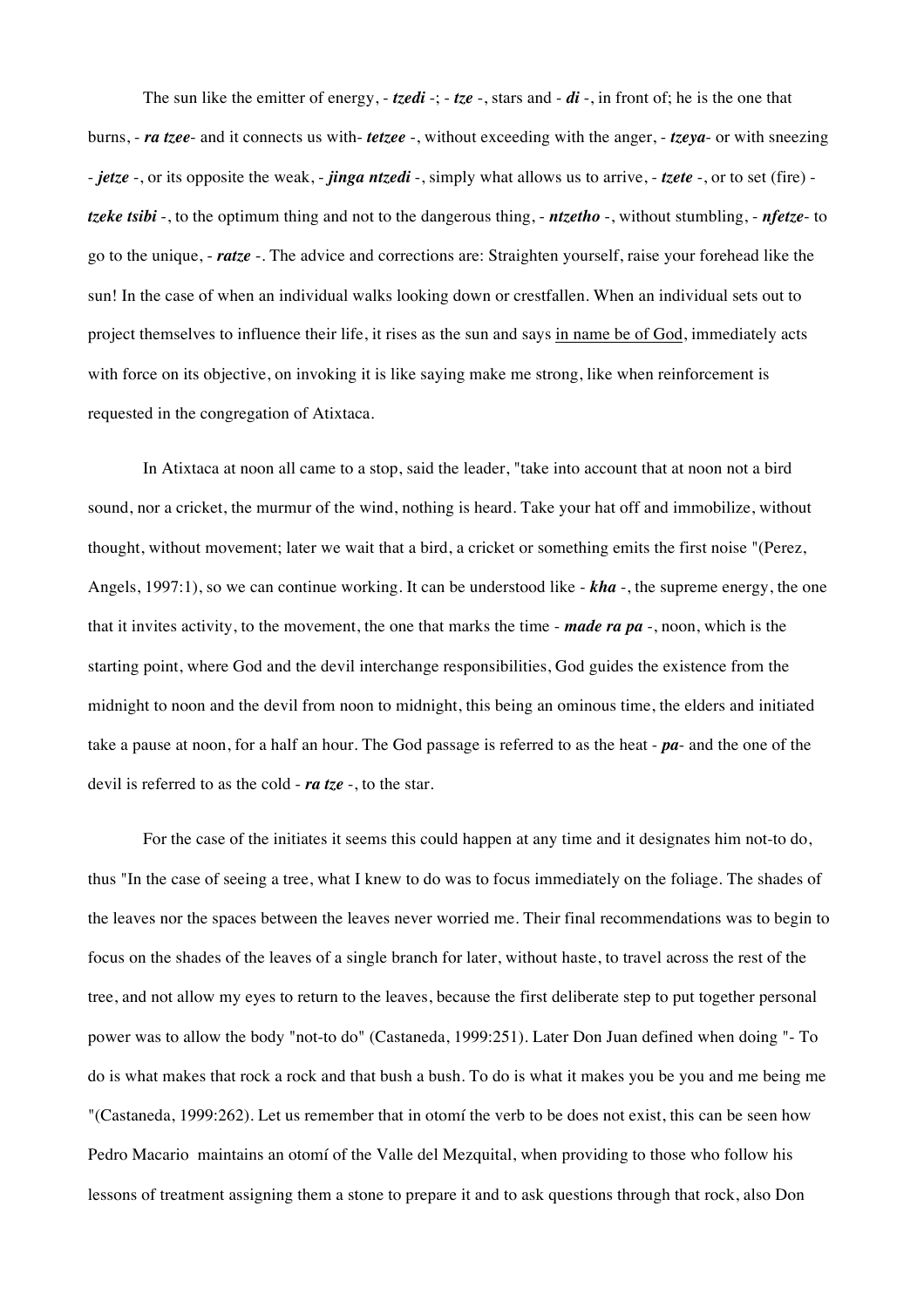Juan is in agreement because "- That rock is a rock by all the things that you know to do to it - he said. I call that to do. A man of knowledge knows, for example, that the single rock is a rock because of doing, and if he does not want the rock to be a rock the only thing he has to do is not "to do" "(Castaneda, 1999:262).

The sun marks the ceremonial times, also at six in the morning, they cross-themselves and kiss the Earth. At noon they take off their hat and express, thank God it is twelve noon! At dusk they cross themselves again and kiss the Earth. From noon to midnight it is another period and from twelve midnight to twelve noon is another one. The first is the exclusive ambient of the devil and of the second period is of God a matter adopted by the catholic church with the masses of Sunday at the 6 a.m, 12 a.m. and 6 p.m in St. Andrés, State of Mexico and other towns.

The macro time is measured by the nights, moons; a month is lunar. The term in *ñuhu* has the same designation for month and moon, for both is *zana*. The week has, half of its days bad (Mondays, Tuesdays and Wednesdays) and half good (Thursday, Friday and Saturdays), Sunday is neutral. The good ones are for curing or seeding. The year begins on the 19th of March with the ceremonies of fire, this data must be reconsidered, the cause is that some informants in the state of Mexico maintain the day of the Holy Cross and the 2<sup>nd</sup> of May is the dawn of the 3<sup>rd</sup> of May. Another very important date is in June, today related to the day of San Juan, Juan was related to the growth of the herb, *xihua*; the name designated to Juan in otomí is *Xua*, they related it to June because at this time the grass and plants grow.

### The Earth

The *xi* talks about the plants, Earth's cover; the human skin is *xifani* and the animal skin is *xinfani*. *Fani* comes from the word deer, a special animal within the animals by its intelligence.

The plants are the bridge between the Earth, animals and humans. The *mui* (Earth belly) is the Earth, alludes to its capacity to germinate, what she can produce, the plants feed *mui* (it is to say to the stomach)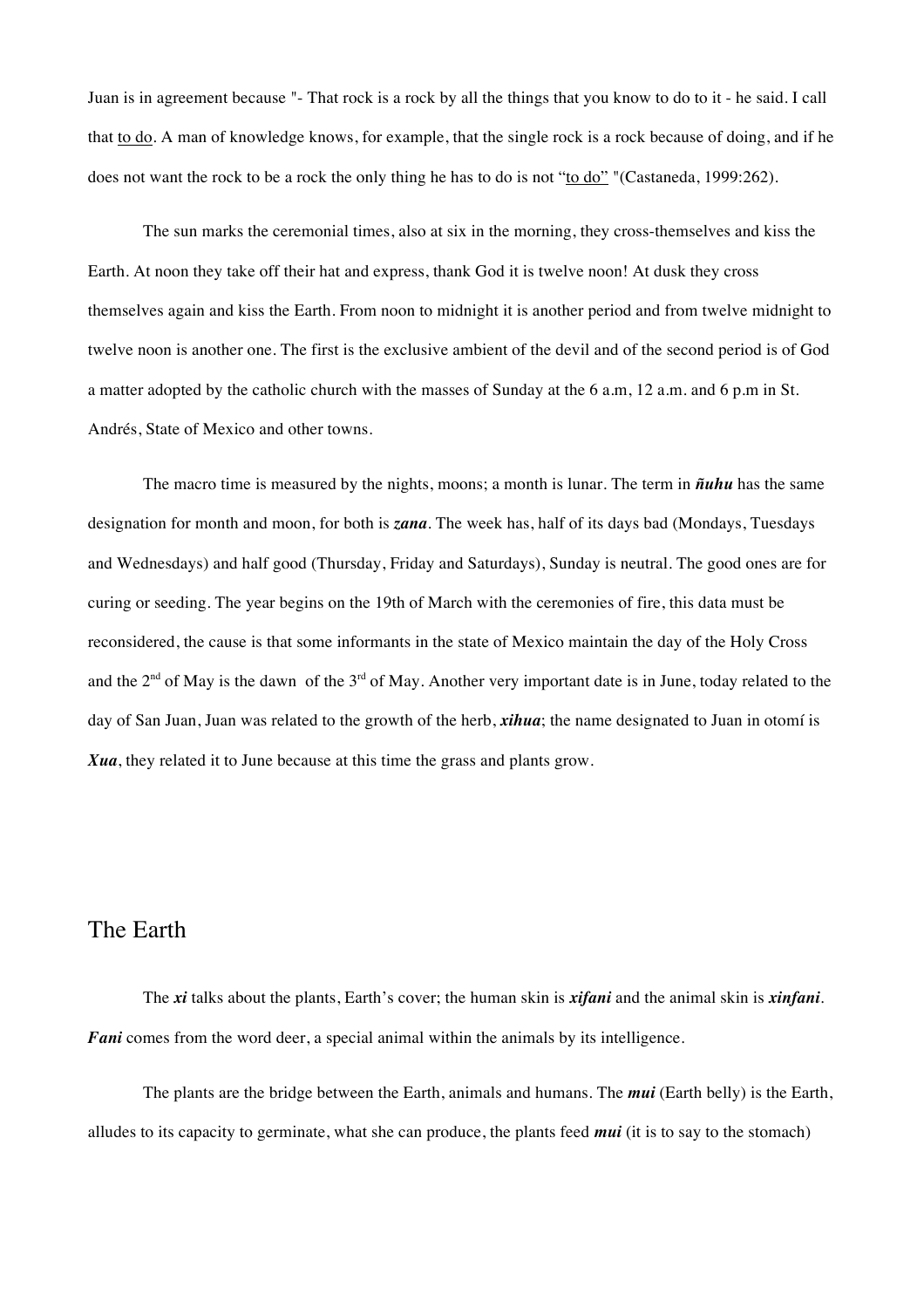human and animal. Then the Earth's stomach gives birth to nutrition (the plants) and this one as well feeds the stomach of animal and human.

The *xi* is the layer that surrounds the Earth, the arable, fertile layer. When a mountain has remained barren, without trees, it is compared as to one who is bald, without hair; they no longer have its *xi*, the bald one lives the life preoccupied, or that it gave something good, it destined its life to some benefit and it remained without hair; the mountain to have undergone deforestation, an erosion, an induced mistreatment (human) or natural. "The hill of Acambay being a man falls in love with the woman, the hill of Jocotitlán; at being rejected its *xi* falls, its hair, the trees, it remains bare, of pure sadness from not obtaining the love of the other mountain, the woman "(Valencia, Israel, 2000:2).

The forest has a more abundant *xi*, since more heat and water exists to activate the growth of the *xi*. On the other hand the desert possesses the most indispensable *xi* which is the cover of dust immediately upon the Earth's surface.

The next immediate sacred *xi* is the one of the mountain, *Xante*. The *xi* of the mountain is covered simultaneously by other *xi*: *xitso*, the tree; *paxi*, the grass, *nxa*, wet dew, *xa*, the plants or the cloud that goes to the mountain by means of which it sends rain to feed *mhye*, guardian of the water that has to do with *xante*, *xa* of *xi* and *the* of *dehe*, water.

As far as the territorial boundary, there is a mountain of the sacred tree, that is in the center of the territory and, then there are seven hills, to the north, and in the part of above, is the mountain range that goes to Huayacocotla, *matidi*, (place of giant pines) to Tutotepec. Here it is where the known notion is lacking: the lack of the Mountain range in relation to the Valley, from which by lack of disposition to the ritual the ancestors fled to the lower huastecas, it is to say the fertile huasteca was transferred downwards. I have often heard this. But in what sense would be the lack, a lack of above in relation to down, the yearning of fertility to those of above on the part of the huasteca and the huastecos of the lower region longed for the knowledge of the ones above; those of above say that they live in territory where the medicinal plants are better than the lower part, that their products are the better ones destined for ceremonies.

On the other hand, we will see in the otomíes of the huasteca that the mountains have animal names (male or females) for example the Cerro del Toro (Hill of the Bull) and the Cerro de la Vaca (Hill of the Cow).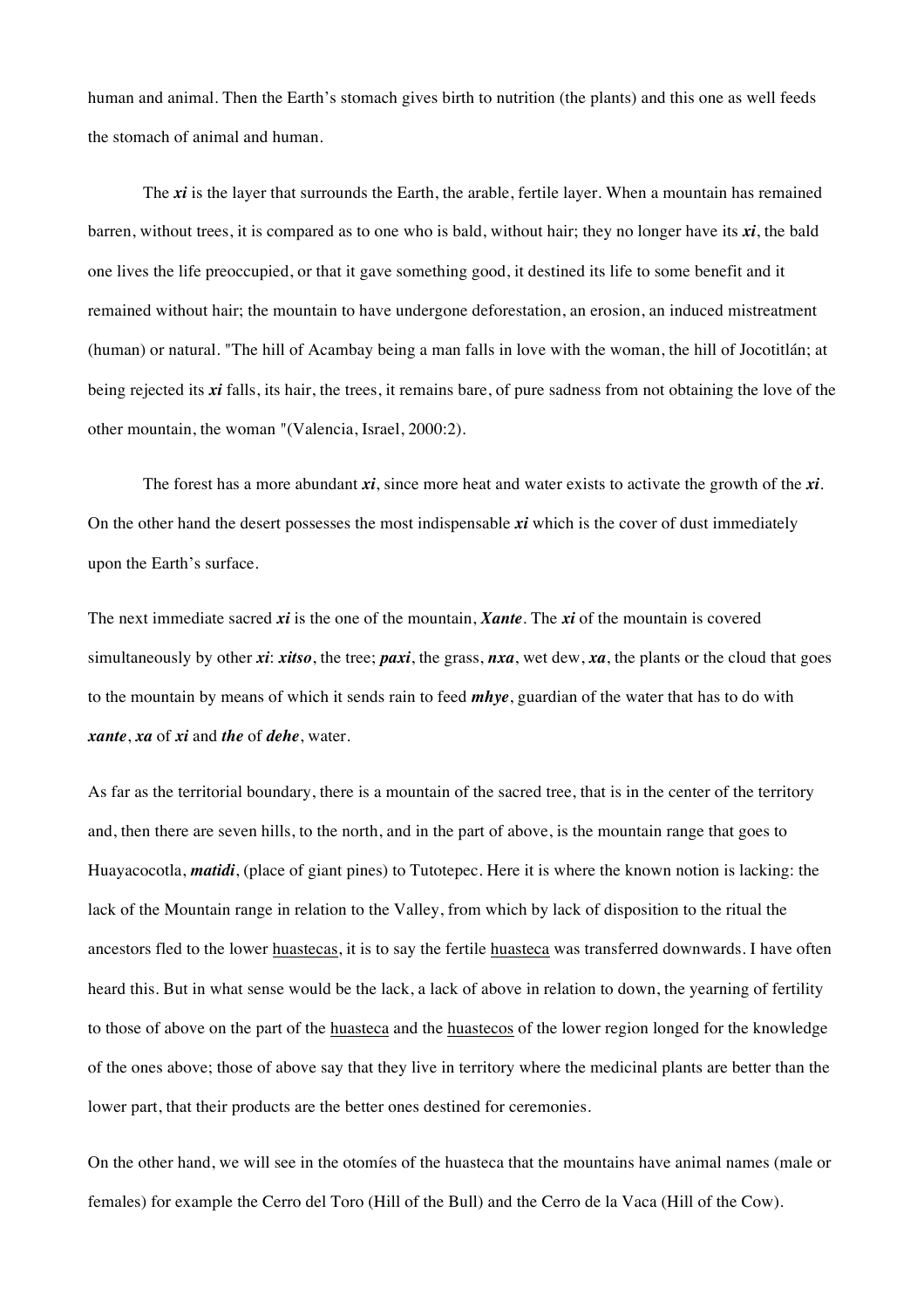Galinier also agrees in which "Perceived as globally the hill can be considered " male or female ". So is the case of two leading figures near Ixtololoya. One of pyramidal form whose summit is very pronounced named *n´yohu* (man), the other of smooth and rounded form, is called *sumpo* (woman), nevertheless as much as one as the other they are considered hermaphrodite"(Galinier, 1990:558). The translation of man is *nyehe* and of woman *weme* or *behña*, this does not correspond to the previous translations.

There were otomíes conquered and others free of these translations. "All the otomíes were under the power of the triple alliance with exception of the refugees in Michoacán and Tlaxcala, and those of the independent nobility dominions of Metztitlán, Uayacocotla and Tototepec" (Carrasco Pizana, 1986:273). At the same time that the otomíes, according to the author, were greatly influenced by the huastecos "(...) the otomíes assimilated cultural characteristics of the huasteca, via Valle del Mezquital, or the totonaca" (Carrasco Pizana, 1986:295).

Lugo procured, an inhabitant near the cave El Espejo and a follower of tradition narrates: "when a witchdoctor goes, not one or two go, three or four go. When he sets the table, look there, they put food, set flowers, put beers, odorous smoke, candles; also they toss something similar to rice, as if it were a saint, people put out their hat to catch it. Later they take each ones of us to sow the seeds, then take each one of us to our house and from our home back to the sowed field. The witch-doctor says, take this and take it to the vegetable garden and when one leaves from a cave also take a posy of flowers and a small candle and tell them; look if you do not have a vegetable garden take this to your corral.

He is in the cave about three days, one takes his beast and their rope and sets the rope on the altar, you hang it there and you put a bill of a 20 and when one is leaving, all the women say "chin, chin, chin, chicken, chicken, chicken" and we the men with our ropes say, "hi ya cows" and "git y-up cows" and "tie a yearling calf over there" and "move-it cows" or "move-on-out cows" and "ready to mount" or "afoot", it seems you truly have cattle. And you take them and thus you go, if it is three-fourths (of the participants of the ceremony) take the same path so when one arrives to his corral the others help him to put its cattle away with shouts and the rest go to their corrals and thus they go away until all are finished. The ladies do the same by urging their animals on to their house. Each one doing their thing, within their theme.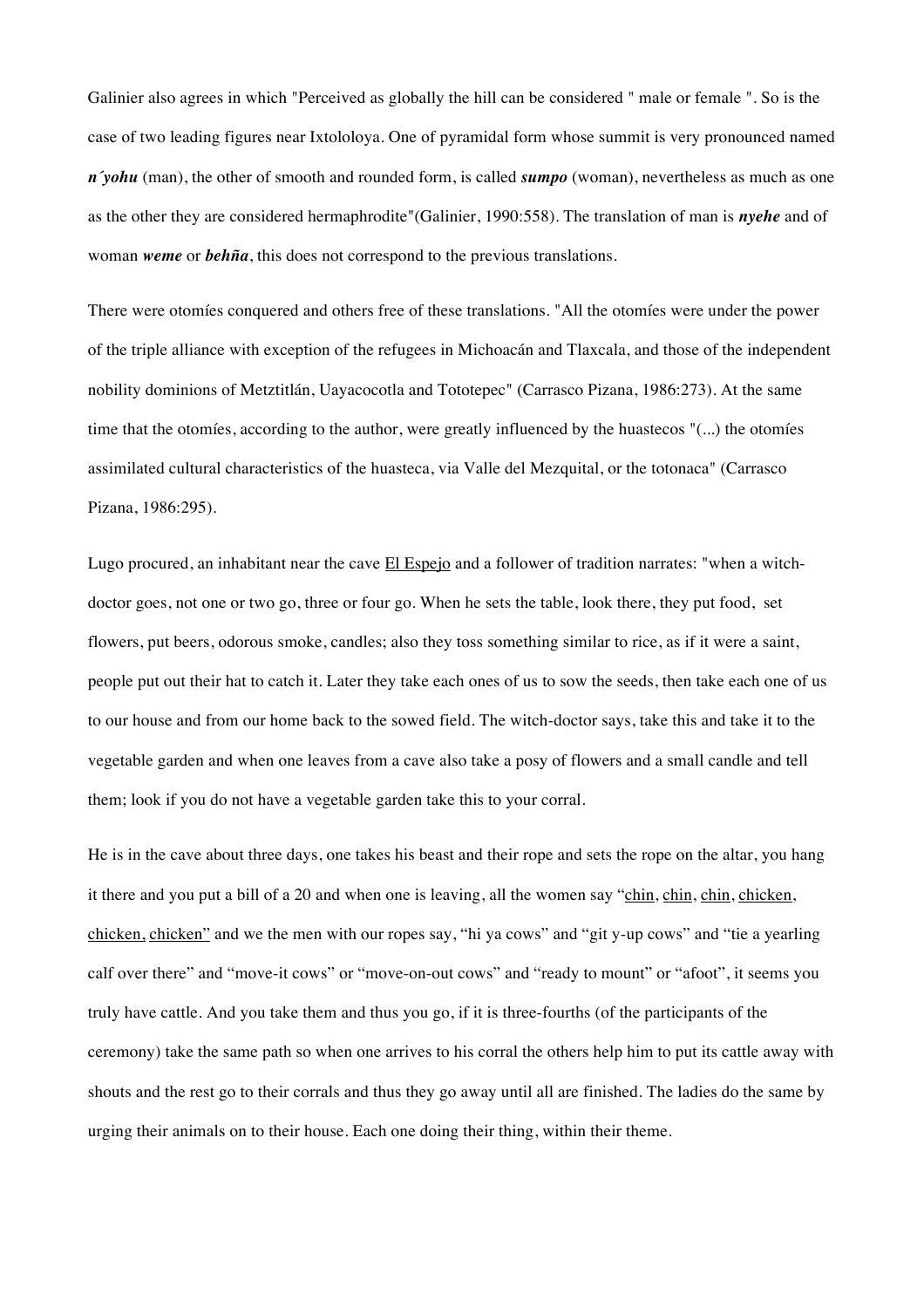The table is a stone, it is long, has the form of table, the tablecloth is placed, the offering is placed on it, at daybreak one goes away, be it on one side or the other, for there are three caves. One cave is the first and the largest one, it is for requesting and (the second) is a granary located above, you walk about 300 meters, it is there where they say there is a pot, the treasure was uncovered, then a large stone slab was put on top of it; it is unknown who put it there; it is very large about a ton. Then on the other side is the smallest one (the third cave) and it is for giving thanks. The Granary is where one goes to attract, in spiritual form – right? -, one puts their request, they already know are going with luck. In that cave that is a large crag, within (an individual) one is covered by the slab, all of it or part of the cave and it is a rite for harvesting pure chili peppers, one must be dressed in the color red.

When one goes to illuminate the cave one goes about 50 meters inside, upon entering he takes two or three ignited candles. Soon my friend says to me, "look my friend go there and there you can request the things you want." You state, "you can say all the things you want to there, you can request everything, take into account you are speaking to me." There ask why it has lived here for such a long time. Many people come, since I have known I have heard this and now I come because many come this way. Those that go take half a kilo of wax to, a carton of beer, takes refreshment and a chicken and add it to the list. My friend is like secretary taking note. After writing the list, we take it to the center of the cave, all groups arriving take note of where the items are from, for the arrangement of the cost of the money.

Then, someone is offered to take their child to the gospel. A gentleman said to me, "May I request a favor? "Yes," I said. "Would you take my child to the gospel?" I remained quiet, then I asked my friend for he is wise. "How should I go about doing the gospel?" "A-ah," he says, "look, you take into account you are in the church. Then here you take your godchild and kneel them in front of the table by the edge of table cloth, you raise the edge of table cloth and put it on their head. Then you set your hand upon the table cloth on his head. "I will help you, I will do the ceremony for you. As godfather you will only put a hand on his head." "Well," I say to him. "What am I going to do then?" "You must have a little candle." "A-a-ah I do not have one", I said to him. "From here I will get it," he said to me. "Oh good, if you would do me the favor, get the ones that are there (of the ones used in the ceremony), of those I will use," I said to him. Each one of them, must have a little candle, a posy of flowers. The moment arrived, and because we are friends I said to him, "I have what is needed." Then, I went and I brought the children, and I knelt them in front of the table of the altar, I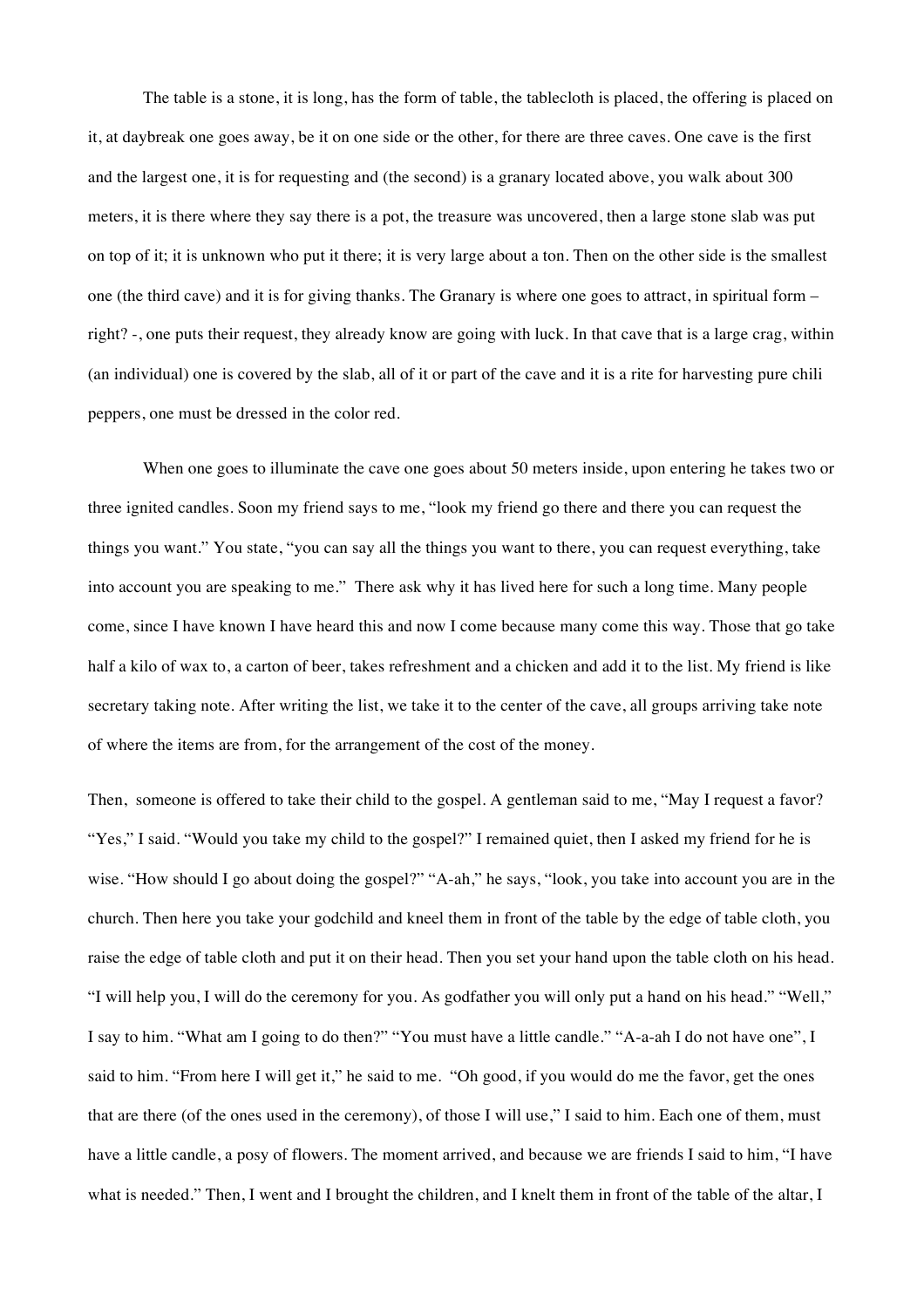raise the edge of the table cloth putting it on their heads and I put a hand on each one, the other gentleman took hold of the small bells and the incense burner. He then puts the incense burner on the head and then he rings and rings the little bells, for each godchild. Well it is finished, it is fixed, on that day I was called on to take five to six, or some at your age (more than 30 years old) the youngest about six years of age, (...) they speak the old dialect. All of the aforementioned narrates the existence of the great scepter of power congregating the Eastern otomíes it is impressively evident the conservation of the traditions.

The otomíes of the *Valle de Toluca* also appreciate their territory in a peculiar form: From an immense distance the majestic mountain of the *Gumidi* can be seen, it means body or flesh, *mi*, seated and *di*, in front; that is to say, the one that is seated facing. It is a mountain in the center of the valley. To people at the moment of referring to her, their eyes shine, the prophecy comes to life, immediately they feel how the narrator is possessed by his own mythical story, now with eyes crazed, absorbed by the heart of the mountain.

At the foot of the mount *Gumidi* an old woman, Claudia Sabina, relates this mountain is a woman, its mate is Nevado de Toluca. One day they fought, for that reason the mountain came, at seeing this their children came to put a stop to and it remained where it is now. Their children are the hills on the North side, in the town of Santiago Acutzilapa.

The *Gumidi* mountain, hill of Jocotitlán, is an ancient capital of the otomí of the state of Mexico, they says it continues to be, as it was in the past, the territorial center, the center is *gumidi*, related to fire, today *ñatho* is also a descendant of the pine, as narrated by the myth.

The hill of Joco has trousers and in rainy weather the hill of Joco turns black when the clouds are above it water surely comes to it. *Ngue'midi* is the name given to the hill, when the clouds settle on top of the hill then it has put on its hat. It is said then "praise God it is going to rain because the hill has put on its hat" this hill is otomí, assured the elder.

# The human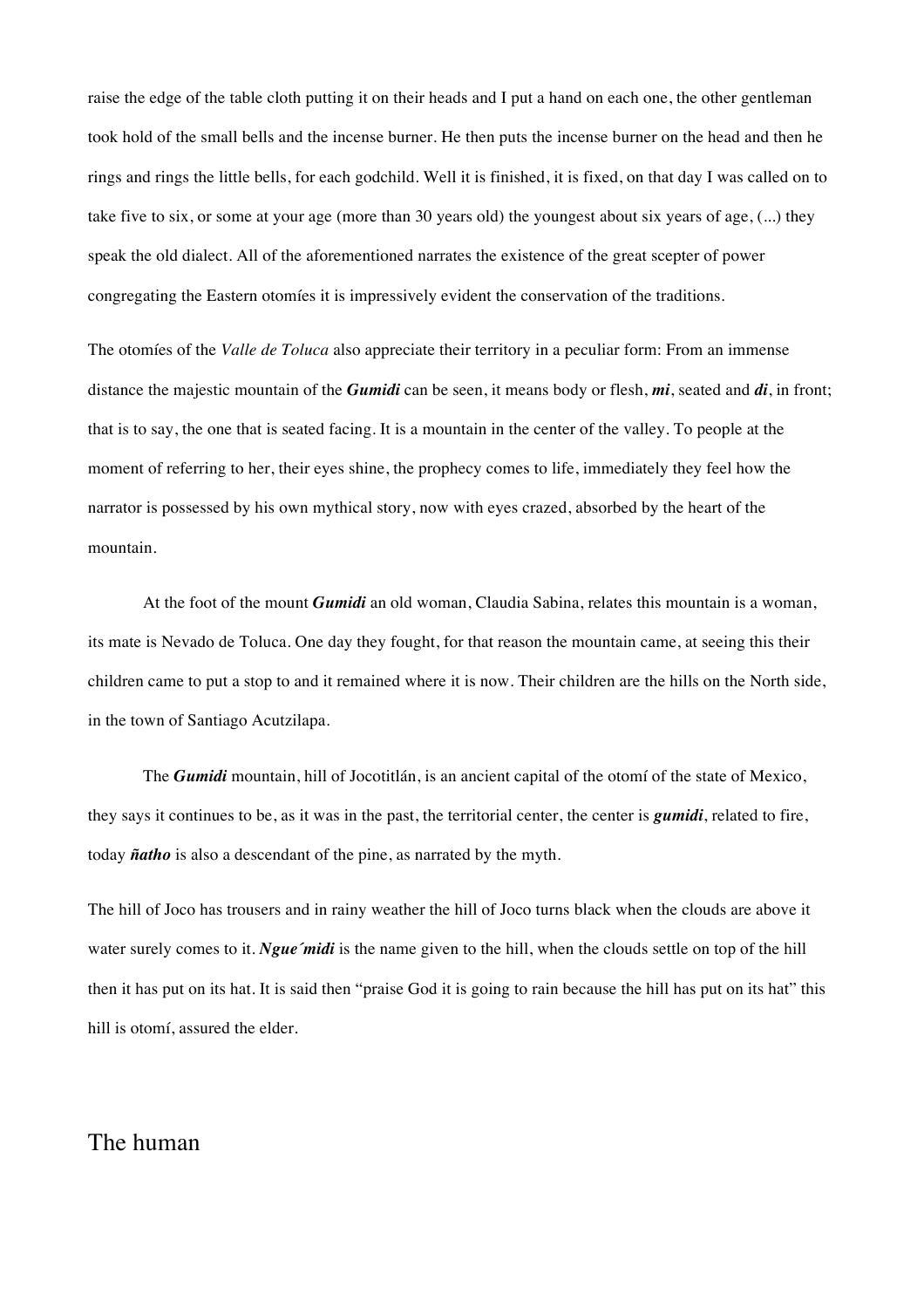#### **The human and the cosmos**

An otomí of San Pablo Autopan, State of Mexico traveled across in a sacred pilgrimage all the otomí regions and found *ñu*, like an essential element for the otomí definition in all the otomí regions, the same story in relation to the creation of the human states the otomíes come from *mahua* – the ancestor great foot -, another informant from Temoaya, State of Mexico, relates it to the legendary hero *botzanga*, and *ñuhua* (three feet) subsequently came another generation, of diminished humans; thus finally, the actual generation was left, "like us - said the informant with finality". Therefore, *ñu*, walking and the path, are essential for the otomíes. It is confirmed, as it was aforementioned at the beginning of the section, that *ñuhu*, the otomí, *'nyuhu* as is designated by Galinier, has the prefix *ñu*, path, that it means path, related to *nyei*, the stone of the furnace or also understood as rain: Path, stone of the fire or rain, are important elements that conform to the otomí.

In the Eastern Sierra Madre, *ñuhu*, "the one on the path", with this self-design, walks within all, its world; is what names, which gives him internal power, and takes him on this path to the total realization of an individual with his surroundings (...) *ñuhu*, otomí to it, it feels (*tzedi*, energy), is realized (*nzaki*, to animate) and it is known, *ñunfeni*, in the way (Perez Lugo, L: 2002: 42).

*Ñunfeni*, *tzedi*, *nzaki*, all have a relation because all are born of man. *Nzaki*, comes from light, the knowledge of continuous life, the word *ki* is like the utmost of knowledge. *Ñunfeni* is like making what is in the head come to life, in the mind, of *ni*, how to dance and that will allow *nzaki*, this one comes from the Earth, because "the Earth is a gigantic conscious being subject to the same forces as us" (Castaneda, 2000: 219). The direct knowledge that the Earth "has such a way to give its warriors a tremendous encouragement; that is to say, an originating impulse of the Earth's conscience" (Castaneda, 2000: 221).

Human vision, *Hnu ra ´mui*: the *hnu* vision, and *´mui* life, birth, stomach, heart, custom, to inhabit, to be. Through being - and not of the living - one defines the human, in the measure of itself being able to exist within the world in a harmonic form with all that is earthly, cosmic and human, that realistically be lived. Here we see the difference with the Christians, Don Juan, a Yaqui, synthesizes it thus "What they have come to understand is this mold of man is not a creator, but the mold of all the human attributes that we can conceive, and some that we can not even conceive. The mold is our God, because he coined us as we are but not because he created us out of nothing making us of his own image and similarity. Don Juan said that, in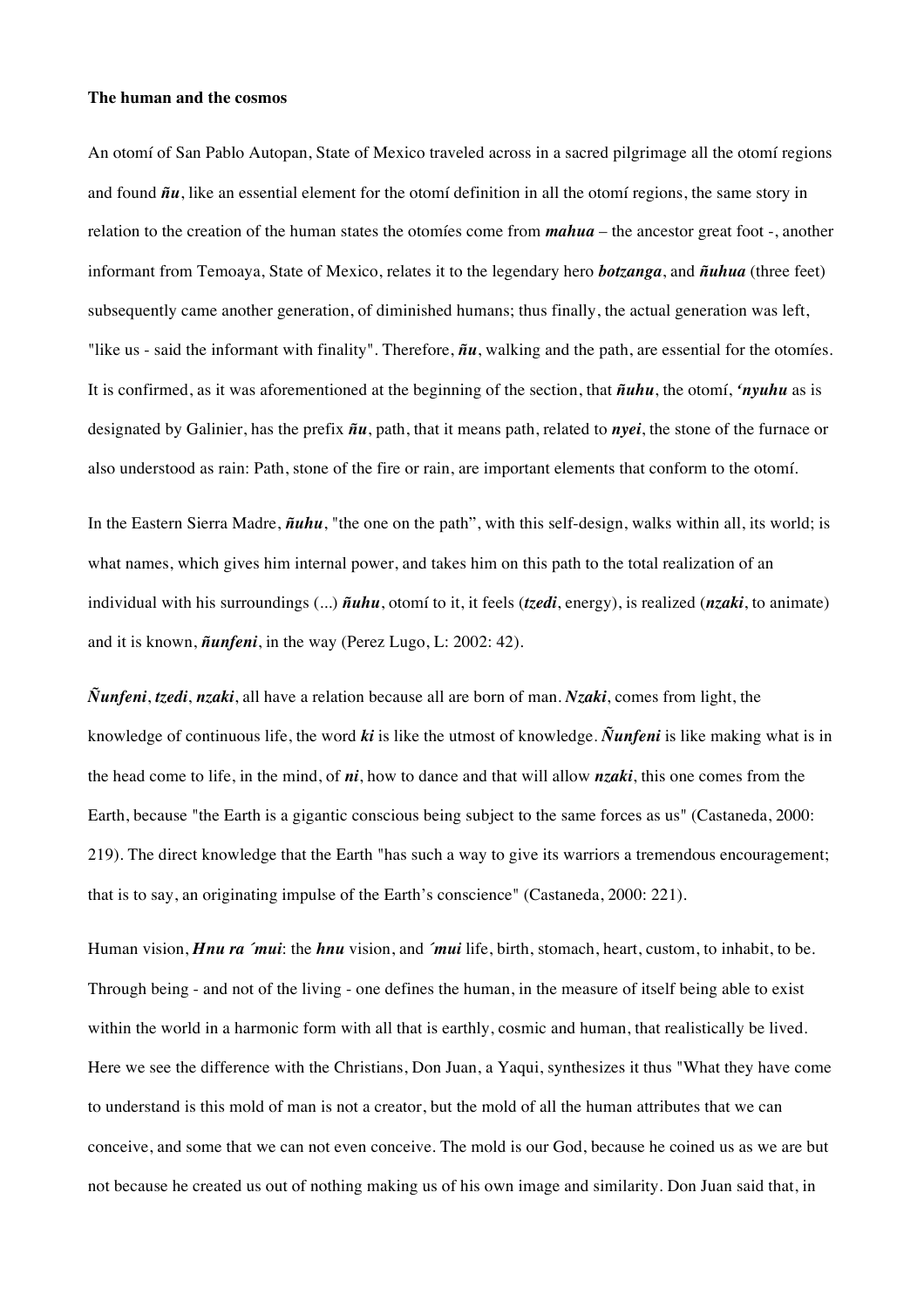his opinion, falling to your knees in the presence of the mold of man exudes arrogance and human selfcenteredness "(Castañeda, 2000: 279). However with native Americans is observed a universal-center instead of the European anthropocentrism.

Much of the previous judgment is noted immediately: "There (in the old church), God says to us, the Fire says to us, the Earth says to us, the Water says to us, a bad wind is going to come for the month of April. It will be a very strong wind that will destroy the harvests. The rich ones will begin to reflect. No one is scared here. It is said the otomíes are nothing, but are indeed those that are worth more "(Galinier, 1990:292). If it were in the context Don Juan mentions, speaking of the Earth, the fire and the water it would not become present.

### The human within the universe, the fire and the temazcal (sauna)

According to the observations of Galiner with shaman Evaristo Flowers: "the fire is a purifier along with the Earth and the water. A patient puts themselves in contact with the Earth for his re-birth; after the purification with the fire and the water. Galinier citing Hichón, affirms "(...) the double association from the dwelling to the fire and the water (spilled on heated stones and produces the steam) confirming the fact, in otomí cosmology, the atmospheric phenomenas, especially the clouds, have a supposed birth in the caves. Along with the steam-bath next to the outside of the house, the fire of the furnace maintains a complementary relation, being one of them male and other female. The observation of Hichón about the totonaco steam bath seems certain and is probably a rite that marks the return of the infirmed back to the bosom of the Earth and its re-birth after the purification of the fire and the water "(Galinier, 1990: 146- 1147).

To a great extent the *temazcal* (sauna) pursues these goals among the otomies; in the bath they meet to collaborate in the solution of familiar problems, recently the vulnerability is the familiar union link and the threat of the familiar breakage. That communion occurs with the family. For that reason the *temazcal´s* important place is located in the proximities of the otomíes homes. Thus the temazcal, *tihta*, protective father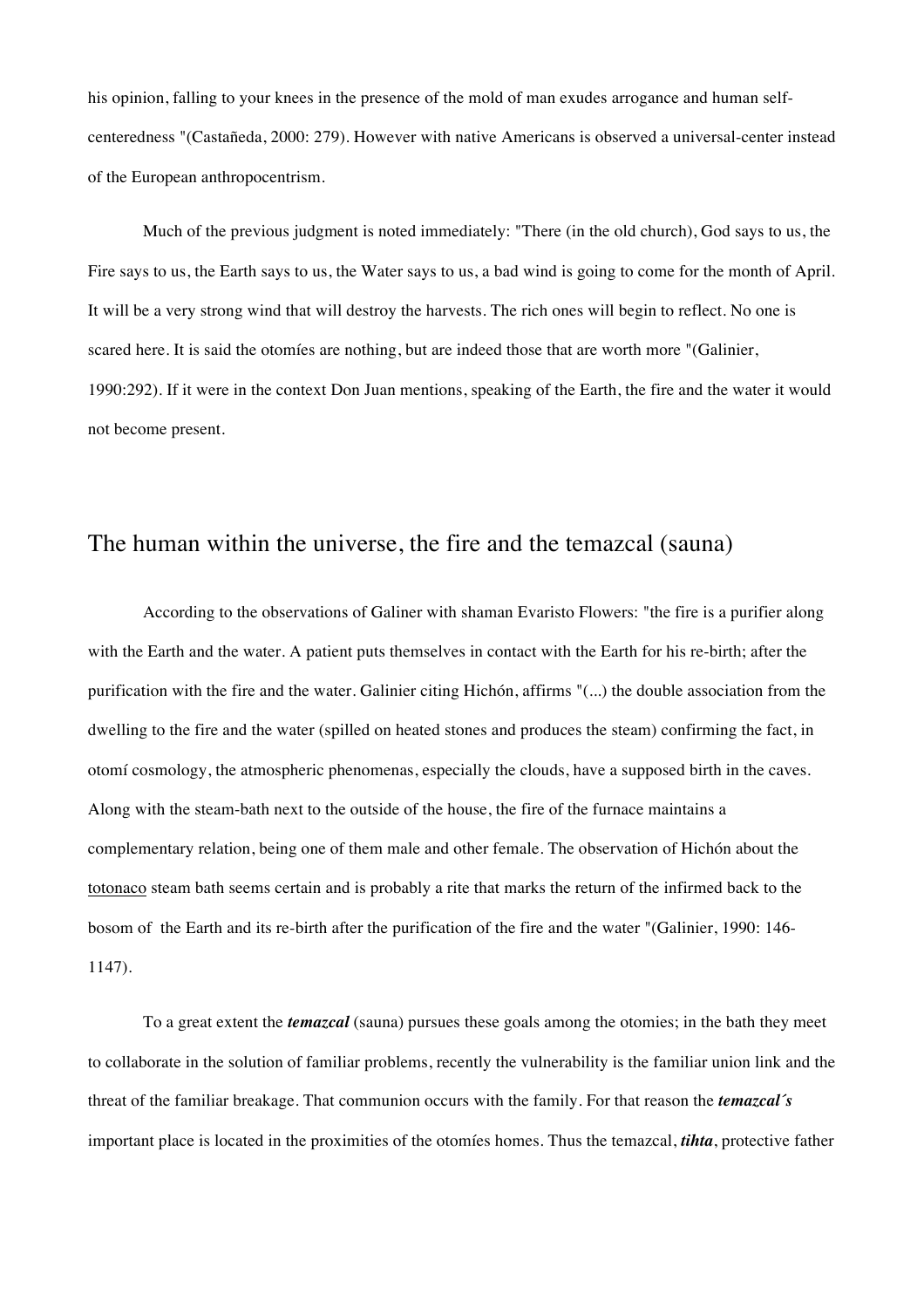- washes the body and the soul and revitalizes the protective shade. When inaugurating one, first it is cured with plants, later it can act for all the functions attributed to it:

1. Cohesion of the group. Each familiar nuclear group has one it serves to give harmony and cohesion to group, when some case appears that threatens to alter the familiar group, temazcal sessions are realized to correct the evil. Regularly within the extensive family someone has more authority, an uncle, or grandfathers; this one is recognized as the indicated one to heal the most difficult cases of the extensive family and the cases are treated regularly in the temazcal.

2. Treatment. Multiple diseases are treated in the temazcal, it would be considered by disease whether physical, spiritual or a psychological one.

3. Bath every three days. The family uses it to maintain the body healthy, of all ages enter.

4. For ceremony. Before undertaking a very important act, pilgrimages, rites of passage to consummate births, transference of force and intelligence, birthdays, marriages.

To recover and increase energy the otomies use chants, if it is fright they tell him to leave. With a scare the body's angel goes away, they then request that it returns, because it has been scared and has gone far away. The chant is done while the patient is rubbed, or water is put on the bricks. To the elderly people that their angel leaves, they experience much fear, for that reason they speak to his angel so it will return. This one is not more than the shadow.

## The human and the territory

In the community, Ricardo Magón Flores, in the municipality of Benito Juárez, Veracruz, Pedro Hernandez maintained "La Sierra Alta de Hidalgo, Veracruz and San Luís Potosí, is from the waist upwards. On the foot of Hidalgo, Veracruz and Tamaulipas, all which is even, are from the waist downwards "(Hernandez, Pedro, 2001:1). That is to say, the territory of the Huasteca has the form of a body. Although this is an otomí story, apparently it has Nahuatl influence, because the surrounding towns where the story was registered are of this language, located in the lower part of the Huasteca, in the higher part where the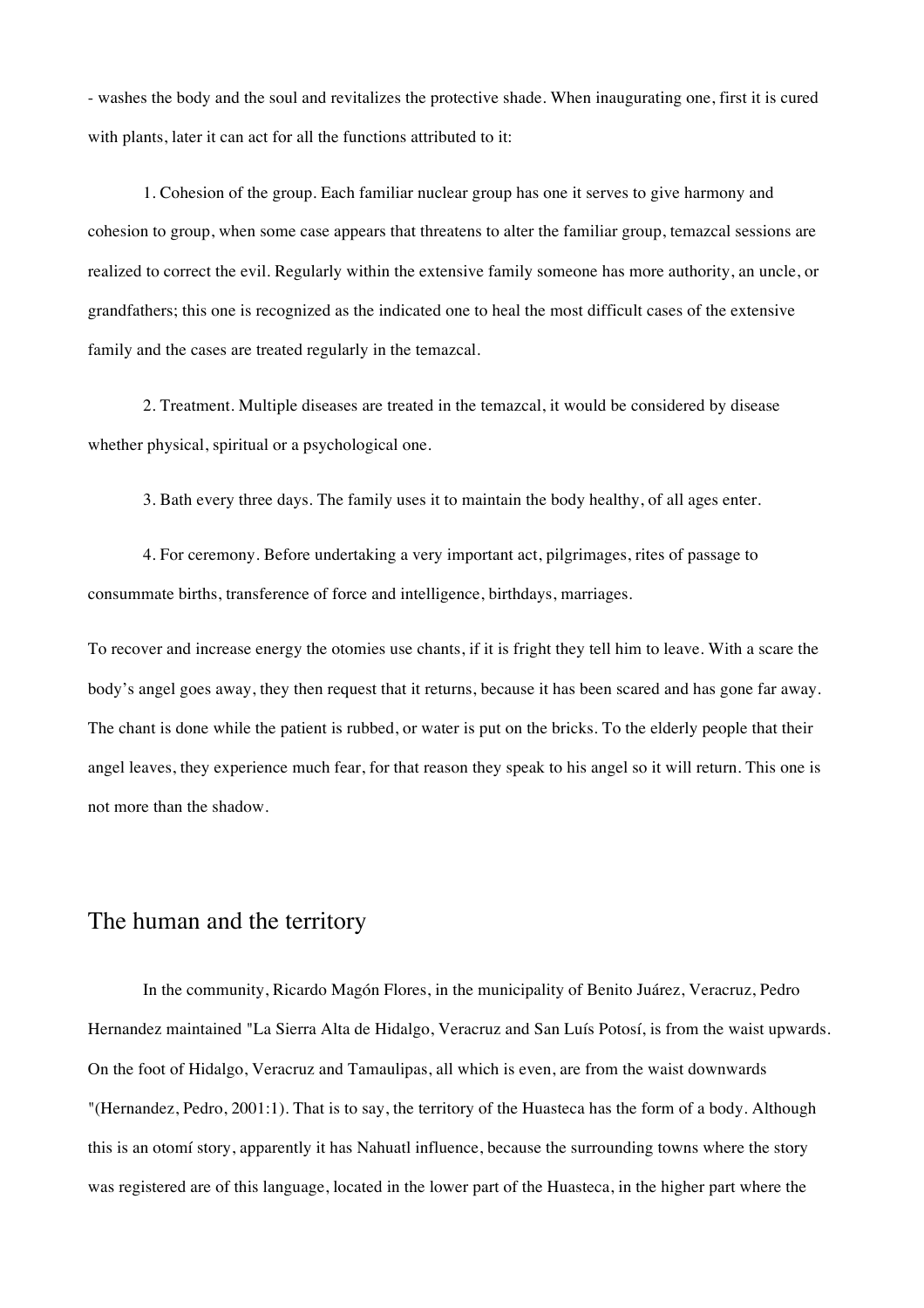otomíes live I did not find similar story. The Cerro del Toro is a mythical mountain geographically delimiting the huastecas to the south, this represents the masculinity in its generic sense; to his side, is the mountain of the cow, this one represents the femininity.

Both mountains represent very important myths separating the Alta Huasteca that includes the oriental Sierra Madre to a large extent; it includes the states of Veracruz, Hidalgo and San Luís Potosí. Their mythical complement are the huasteco valleys until arriving to the Gulf of Mexico. Including the state of Veracruz, a very small portion of San Luís Potosí and the Huasteca Tamaulipeca. The valley generally symbolizes the feminine, the tropical climate, the fertility. The Alta Huasteca represents the masculinity; it would have something to do with planning, those traveling the path, with a cold analysis, with sanity to inhabit the world.

In *Mayonikha*, it is the place where the bull arrived after the myth of fleeing in the Cerro del Toro, mentioned in chapter two, today majestic ceremonies are made there to the cattle and reference is made to the abundance and the fertility of the same. Now in this place it is the seat of the myth narrating where the Cerro del Toro was center of power to the first inhabitants, the giants. The story narrates, that one day when these humans climbed to make a ceremony on this mountain, one of them refused to climb. From that day the mountain became opaque and was transferred more to the east, taking with him the brightness of the sun. Another story mentions on the mountain is inhabited by a stud inseminating the cows of the Sierra (mountain range), one day envy divided them in wanting to take control of the stud, when seeing this, this one fled to the lower Huasteca where today it is fertile and has great quantity of cattle. *Mayonikha* is now the great center of power located to the east, in a cattle zone. Among huasteco otomies the great viper, the eagle and the tiger are the dominating ones in the world, are the leaders of this world and the coyote also has much power. Because having a hair of the coyote you no longer have the bad quivers; equally having the nails of the coyote; the feathers of the eagle, eyetooth or the skin of the great viper, one has protection of the body. They call the great viper *fani* to him because it is a defense for the Earth which "if you (snake) kill that horse no longer will there be maize, the gust of wind knocks down the plants" (Vazquez, Fidencio, 2000:2). Only in case the agriculturist´s wife and children arrive at vegetable garden, the viper can be killed so they do not scare, but is necessary to seed a cross of maize where the animal died, in a oriented form. Doing this, the animal will no longer affect anyone because it is no longer poisonous, it is simultaneously the Earth´s power.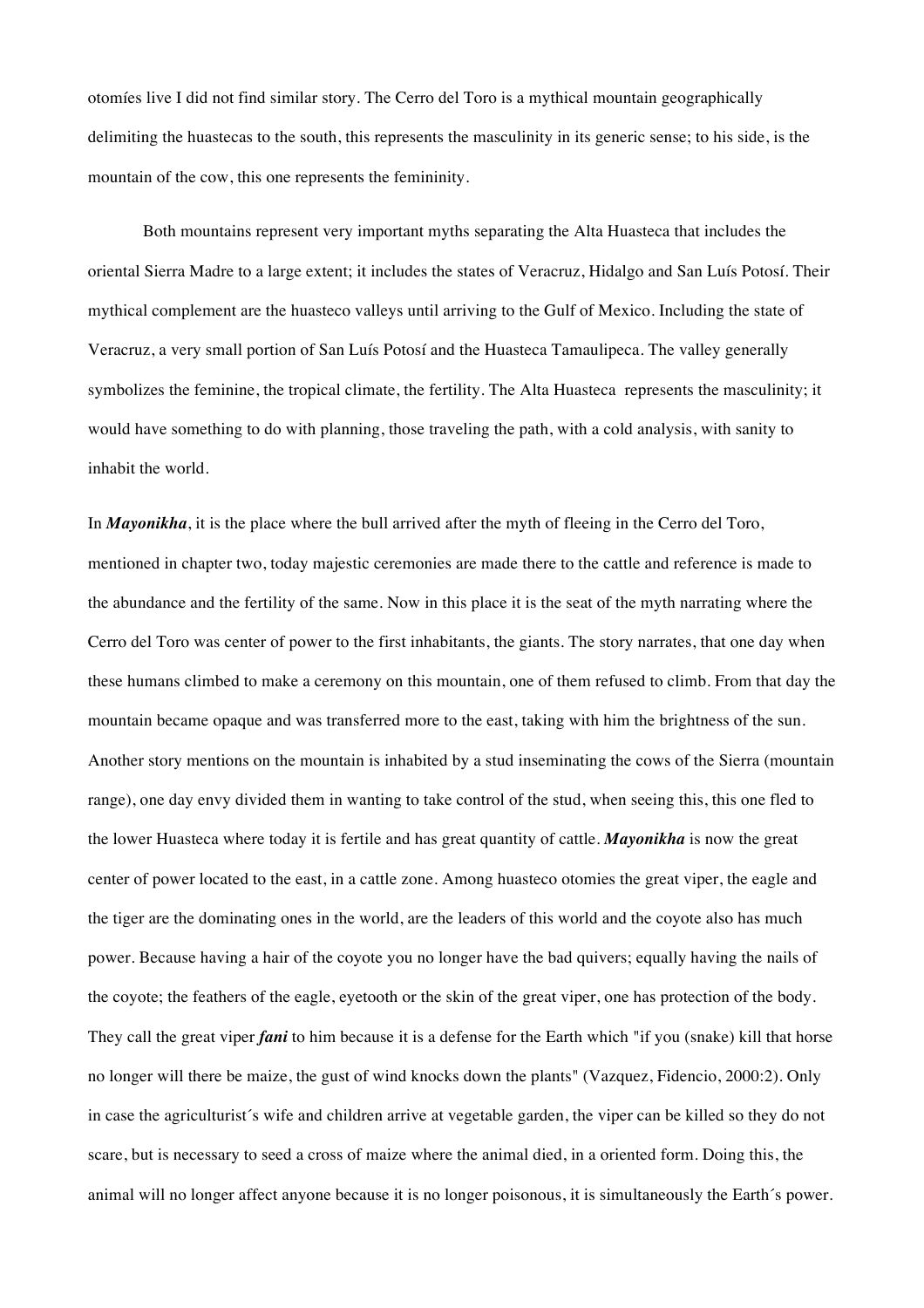There are three classes of *fani*: red, ash-gray and white, according to Fidencio Vázquez in the (Huasteca) town.

The festivities of the maize on the 15th of August (in the huasteca and the *Valle de Toluca* ) and on the 29th of September (in the huasteca) demonstrates the physical dressing of the corn as humans since the maize is a simile of the human body and linguistically it is shown also: when referring to 1) the hair of the maize, *xuxta*, is like talking about the human hair, 2) the ear (of corn), *nga*, comes from *ngue*, the flesh or its body (*guemidi* is a mountain that means the body seated facing forward), referring to the blood it transmits, its flesh needs to germinate, this is seen when removing the pollen and tossing it to the corn so that results in a *huitlacoche* (a maize fungus), 3) *huandixo*, is the foot of the cane of the maize, makes a direct reference to the human foot, *hua*.

### The trinitarian

With respect to the duality for Galinier one of the six axioms that constitutes the representation of the otomí world is "the duality principle extends to the relations of the power groups tying the community with the national society and the State" (Galinier, 1990:682). In the stories there is no absolute interdependence between one part and the another, if at noon God and the devil meet to be in agreement, it is spoken of as cooperation, of reciprocity, not of duality. The same is seen when the deities of rain of above, *m´ye* and the one of below, *minthe* appear, and not much emphasis is made to normal water, that is how two of three entities privilege themselves.

The actual language (*ñuhu*) speaks of three forms through which the breath, *ñu*, that goes and comes through pores of the nose, where the air walks, (where one walks is *ñu*, the path) the voice, for the otomí, exits the nose, at the same time the word *mui* also exits from the stomach, is to say it is necessary to make effort in stomach to pronounce it.

Although at all costs Carrasco Pizana wants to find the duality within otomíes, it appears to be of interesting to him that several cases have three as the ritual number within the otomíes and above all having something that differentiated them from the Mexicans, these were: the 9 high-priests (3 main ones plus another 6) who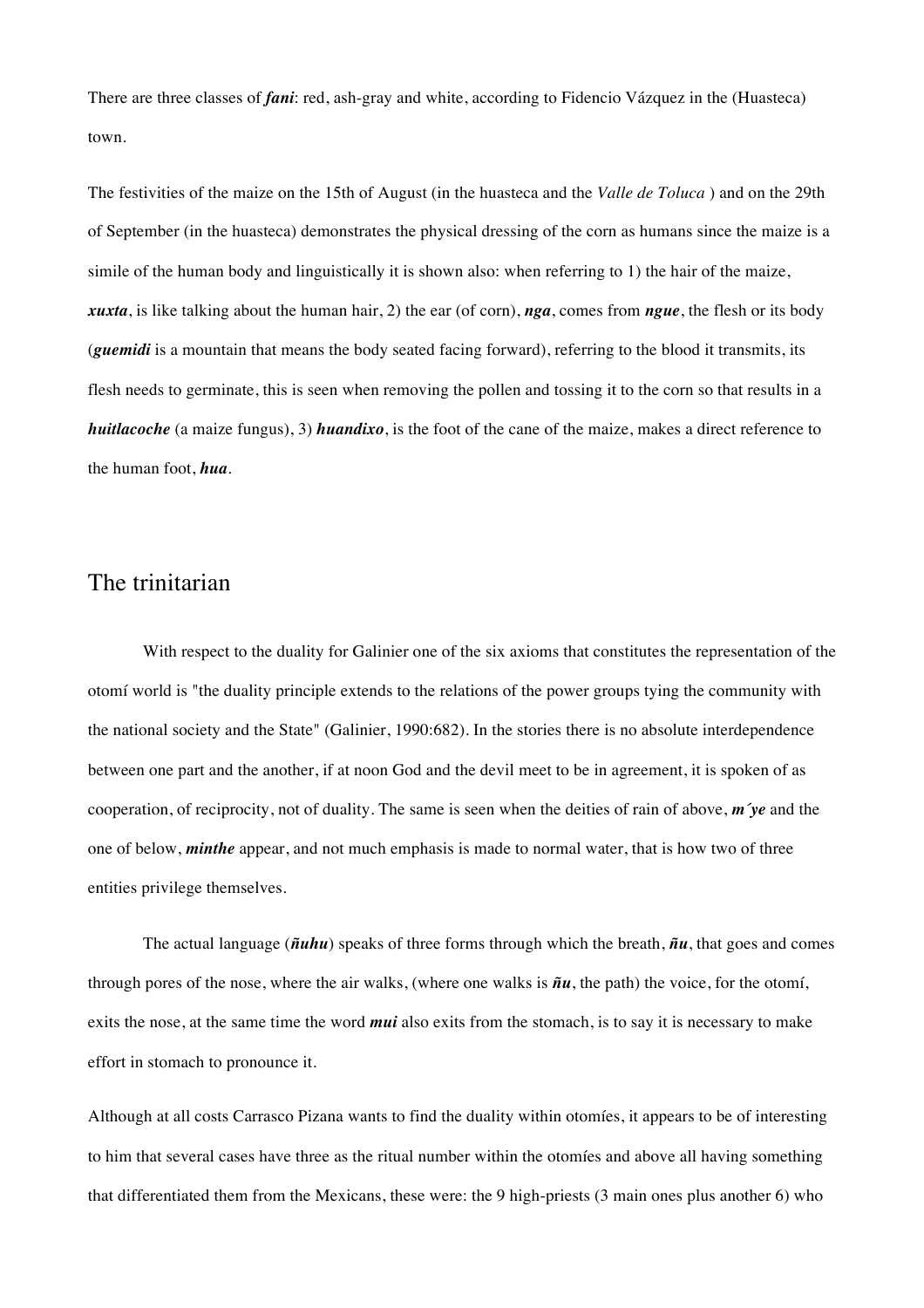made the celebration *Anttzyngohmu* in Tlaluacpan. The 3 high-priests who celebrated in 3 huts in Tototepec the celebrations of the months. The 3 Indians who by mandate from 3 principalities fasted in *Azcapotzalco* offering copal (a tree resin used for incense) to Texcatlipoca 3 times a day (once by day and two by night). In the Xocotl Uetzi celebration 3 high-priests appeared in an outstanding form, and on the head of idol of otonteutli they put 3 tamales inserted in 3 poles. Also Carrasco Pizana mentions Seler thinks that the number 3 is related to fire. This can explain the importance to the number 3 within the otomíes because they have fire as a principal deity (Ref. Carrasco Pizana, 1986, 185-220).

In the tales of their own, otomíes actually maintain there is no duality because all we set out and arrive to the same center (*made*) because in duality their are two, we are not two (stories of several informants of the state of Mexico) but as many as three, by the three or more noted things. The word duality does not exist within otomíes, even the couple man-woman *miña* and *ñeje*, *ñe* the one that makes a path but along with the woman, when she is pregnant is *ñu*, of *xiñu*, the one that gives a path, wisdom like a single thing. *Ma* is only the half, the middle, from where we come from *mui*, (of *gomu*) to exist, belly and *do*, the world from where we are born from where we start, is *domui*, the custom of where the eye is informed, the panorama, also sacred.

# Conclusions

While the devil and God watch the world their is not much danger, when it is the moment of the delivery of the responsibilities, then no one is watching, and that is the risky moment. There is an agreement between both, no exclusions. The other moment is not agreement nor discord, no one is there to regulate, is exactly noon.

While the otomies of the state of Mexico make the forms of humans to fit their environment, those of the huasteca relate it to animals, those of the state of Mexico we suppose do it by the Aztec influence.

The otomies of the huasteca are purer like otomies than those of the state of Mexico, determinately of note the first neither have Aztec influence and the intervention of Christianity is much less, in actuality the otomí tradition advances over Christianity in the huasteca, by the celebrations within the Christian churches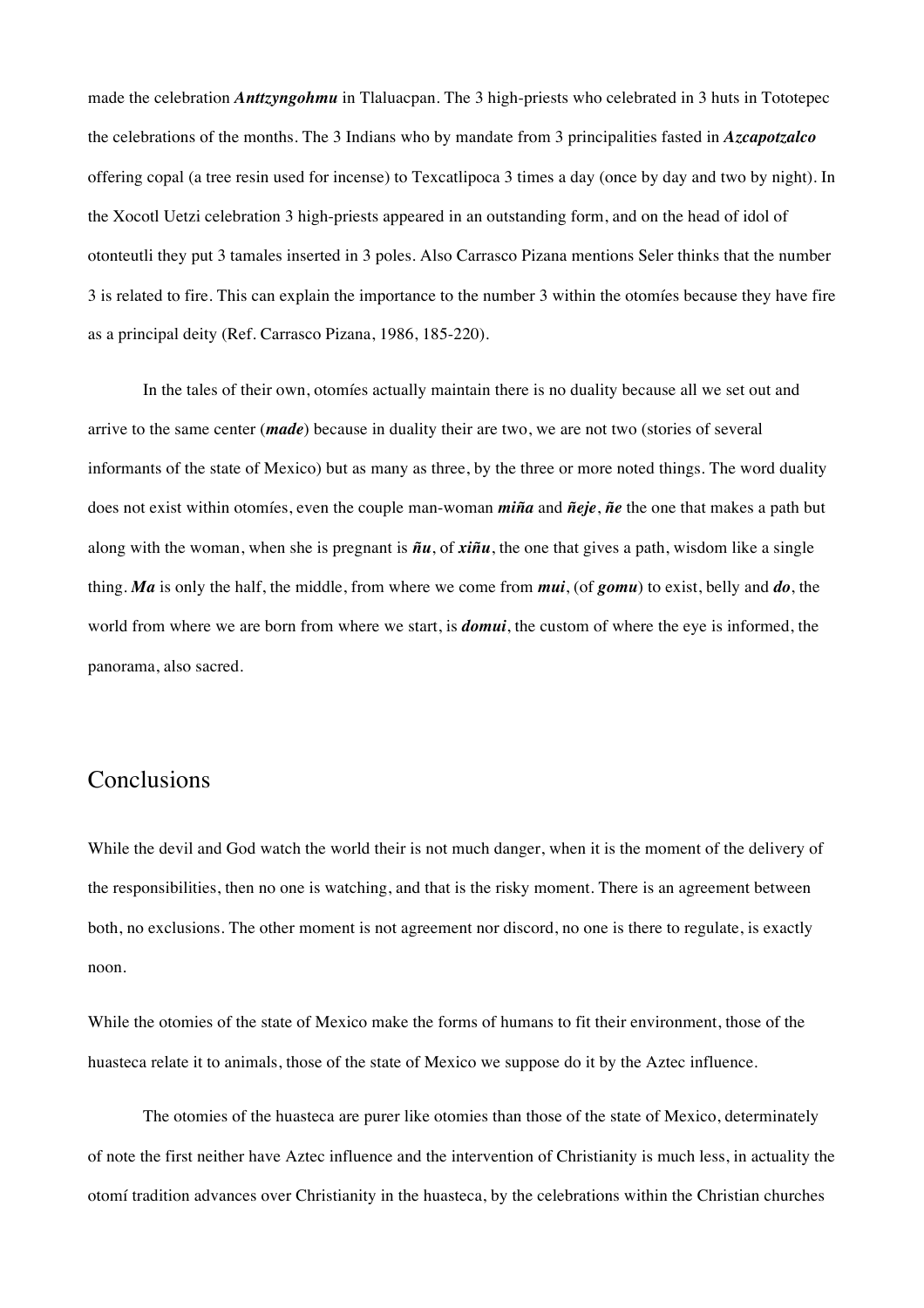directed by otomí tradition, not by Christian priests but by the otomies. The conservation of the language is greater in the otomies of the huasteca and this entails the permanence of the tradition also.

Although it does not become a deliberate comparison with the European and Christian tradition a forceful difference is observed in the face of the otomí world.

The otomies believe in the monotheism in the form of pantheism, that is to say, the only God manifests itself in any living entity, of course their are some where it makes more of a presence or its presence is stronger.

The otomí world vision is guided by the trinitarian notion of existence, as we can state it throughout this article. Under this sense and order of the otomí world, the interpretation (of the proper world by a person) in three interrelated contexts, first is the idea the cosmos is more important than the Earth and the human, in order of importance the Earth follows it and lastly the human, for this reason the world vision is cosmo centered.

# Bibliography

Albores, Beatriz, Ballesteros, Víctor M., et. al., 2001. IV coloquio internacional sobre otopames. UAEH., México, 35 pp.

Barthes, R. 1991. Mitologías, siglo XXI. México. 208 pp.

### **Castañeda, Carlos, 1999. Viaje a Iztlán, Emecé. Brasil, 251, 262 pp.**

\_\_\_\_\_\_\_\_\_\_ 2000. El fuego interior, Emecé, Brasil, 219, 221, 279 pp.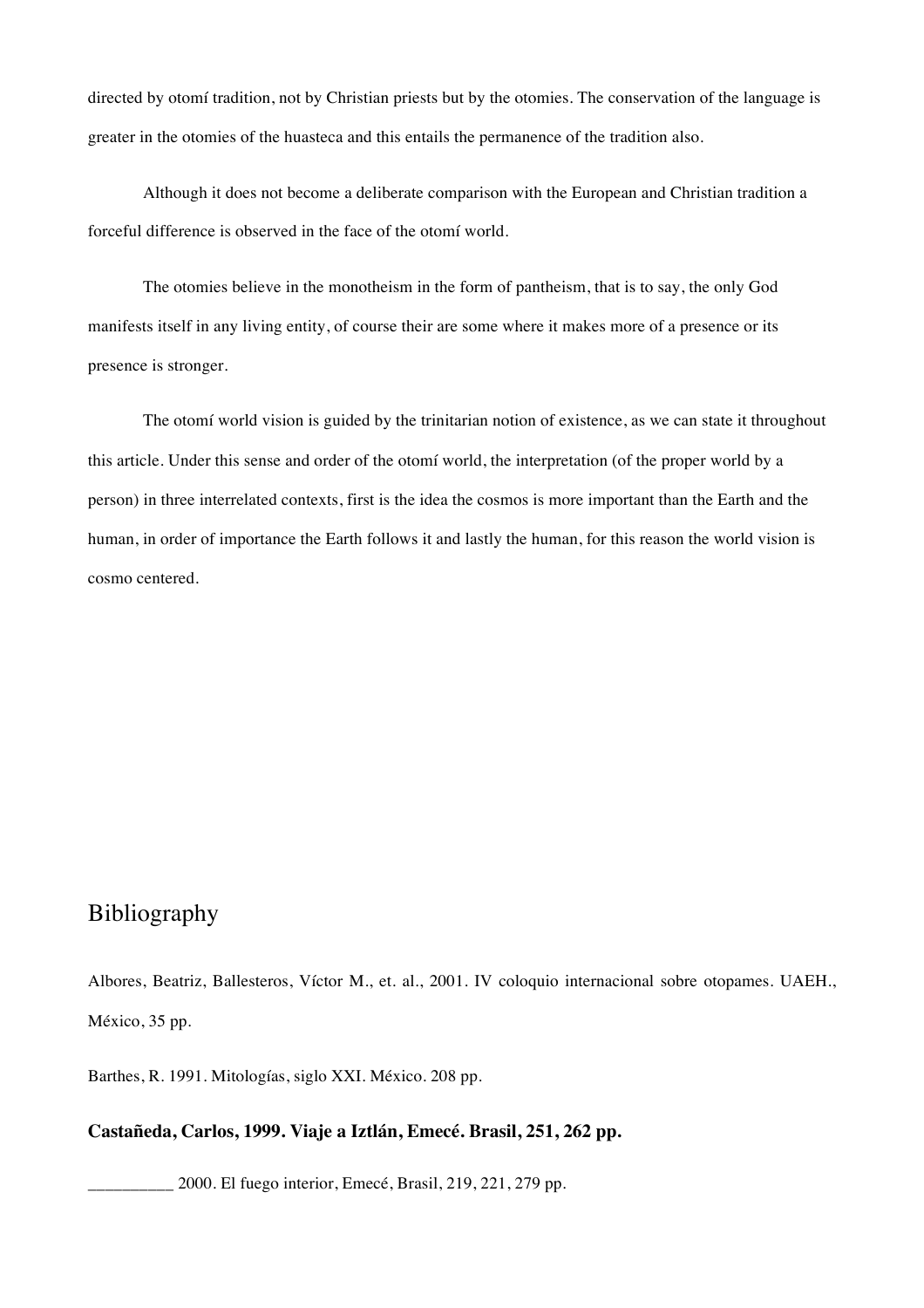Carrasco Pizana, P., 1987. Los otomíes. Cultura e historia prehispánica de los pueblos mesoamericanos de habla otomiana. México: Gobierno del estado de México, pp. 185- 220, 273, 295.

De la Vega Lázaro, Margarita, 1998. Crónica otomí del estado de México. López Maynes, México. 228 pp. Díaz Cruz, Rodrigo, 1998. Archipiélago de rituales. UAM-Antropos, España, 268 pp.

### **Eliade, Mircea, 1951. El mito del eterno retorno. Alianza, España, 14 pp.**

\_\_\_\_\_\_\_\_ 1985. Mito y realidad. Labor. España. 8, 12 pp.

Gadamer, Hans Georg, 1991. Verdad y método. T. I y T II. (2000), Sígueme, España, 519 pp.

Galinier, Jacques, 1987. Pueblos de la Sierra Madre. INI CEMCA, México.

\_\_\_\_\_\_\_\_ 1990. La mitad del mundo. Cuerpo y cosmos en los rituales otomíes. UNAM CEMCA-INI, México, 292, 497, 558, 146-147, 682 pp.

López Austin, Alfredo, 1998. "Los ritos. Un juego de definiciones", en Arqueología Mexicana. vol. VI, No. 34, México, 26, 173 pp.

Nuño, J. A., 1985. Los mitos filosóficos. Exposición atemporal de la filosofía, FCE, México, 39 pp.

Oliver, Vega, Beatriz, 1997. Papel ceremonial entre los otomíes. INAH, México, 20 pp.

Pérez Lugo, Luis, 2000. Visión del mundo otomí en correlato con la maya en torno al agro y al maíz. Tesis de maestría, UAEM, México, 15-16 pp.

Pérez Lugo, Luis, 2001. "Expresión de la deidad del fuego entre lo sacratal de la trinidad otomí". En B. Albores B. y V. M. Ballesteros, Et. Al., IV coloquio internacional sobre otopames. UAEH, México, pp. 35.

Pérez Lugo, Luis, 2002. VISIÓN DE MUNDO OTOMÍ (Ñuhu) en correlato con la maya en torno al agro y al maíz. UAEM., México, 1, 42, pp.

Ricoeur, Paul, 1980. La metáfora viva, Cristiandad. España, 410 pp.